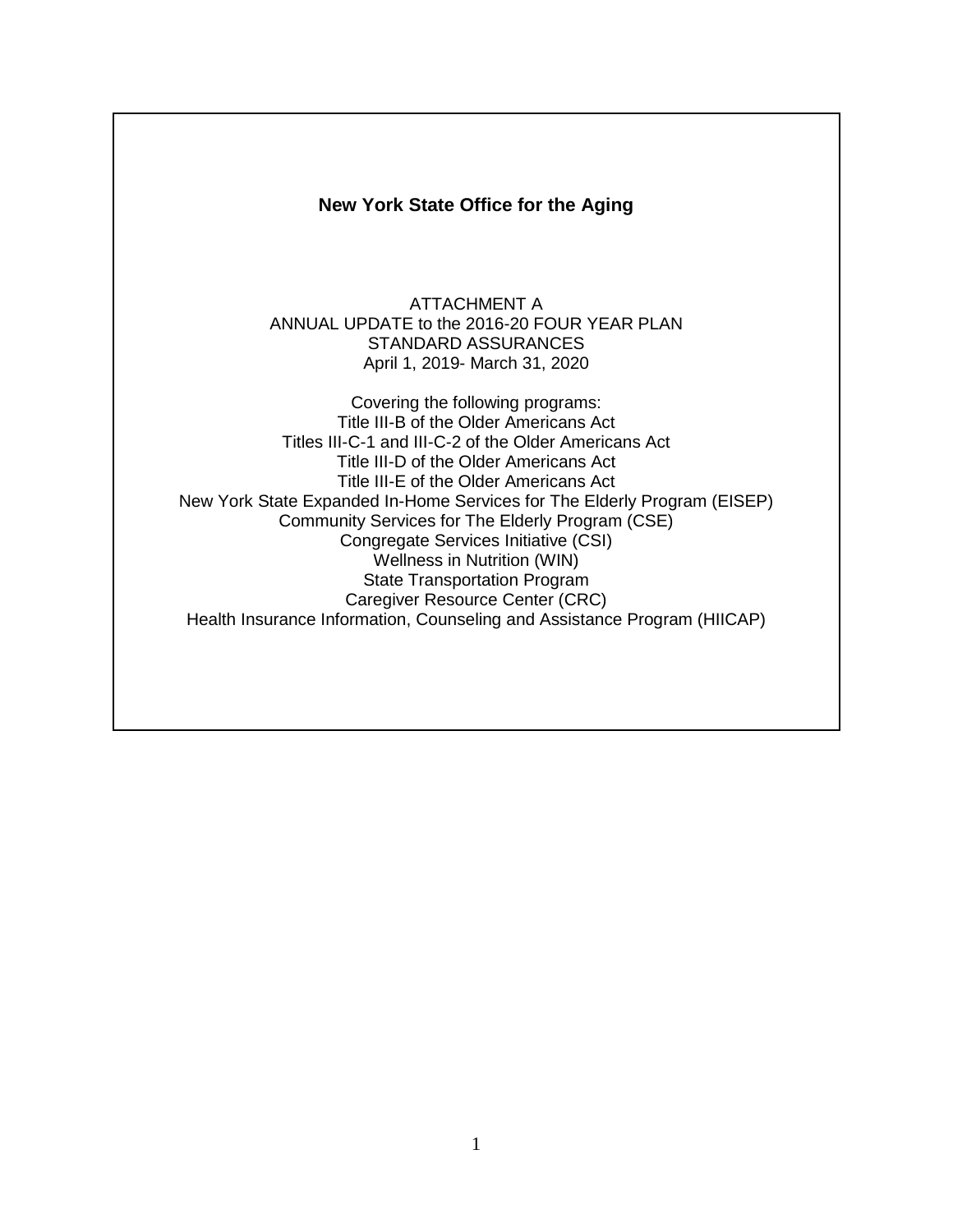The Standard Assurances included in this 2019-20 Annual Update to the 2016-20 Four Year Plan (hereafter collectively referred to as "Plan") shall be effective April 1, 2019.

## **Standard Assurances Applicable to All Programs**

1. **Statutes, Regulations, and Policies:** The area agency on aging (AAA) assures that all its activities under this Plan shall conform with all applicable Federal, State, and local laws, and with Federal and State regulations, and program standards and Program Instructions of the New York State Office for the Aging (NYSOFA) that apply to such activities. Applicable laws include but are not limited to the following:

## *Federal Statutes, Regulations, and Policies*

The Older Americans Act (OAA) of 1965, as amended *(42 U.S.C. § 3001, et. seq.)*

- 2 CFR Part 200 *(Uniform Administrative Requirements, Cost Principles, and Audit Requirements for Federal Awards)*
- 2 CFR Part 376 *(Nonprocurement Debarment and Suspension)*
- 2 CFR Part 382 (*Requirements for Drug-Free Workplace (Financial Assistance) – implementing 2 CFR Part 182)*
- 45 CFR Part 75 *(Uniform Administrative Requirements, Cost Principles, and Audit Requirements for HHS Awards)*
- 45 CFR Part 80 *(Nondiscrimination Under Programs Receiving Federal Assistance Through the Department of Health and Human Services Effectuation of Title VI of the Civil Rights Act of 1964)*
- 45 CFR Part 84 *(Nondiscrimination on the Basis of Handicap in Programs or Activities Receiving Federal Financial Assistance)*
- 45 CFR Part 93 *(New Restrictions on Lobbying, see 91-PI-5 [1/24/91])*
- 45 CFR Part 1321, Subparts A-D *(Grants to State and Community Programs on Aging)*
- Age Discrimination in Employment Act of 1975, as amended *(29 U.S.C. § 621, et seq.)*  Americans with Disabilities Act of 1990, as amended *(42 U.S.C. § 12101, et seq.)* and implementing Federal regulations *(28 CFR Parts 35 and 36)* and 17-PI-21
- Civil Rights Act of 1964, Title VI, as amended *(42 U.S.C. § 2000d, et seq.)*

Equal Employment Opportunity Act of 1972, as amended *(42 U.S.C. § 2000e, et seq.)*

- Equal Pay Act of 1963, as amended *(29 U.S.C. § 206)*
- Hatch Act *(5 U.S.C. § 1501, et seq.)*
- Home Energy Assistance Act of 1981, as amended *(42 U.S.C. § 8621, et seq.)*

Rehabilitation Act of 1973, Section 504 *(29 U.S.C. § 794, Nondiscrimination)*

Single Audit Act Amendments of 1996 *(31 U.S.C. § 7501, et seq.)*

Uniform Relocation and Assistance and Real Property Acquisitions Act of 1970 *(42 U.S.C. § 4601, et seq.)*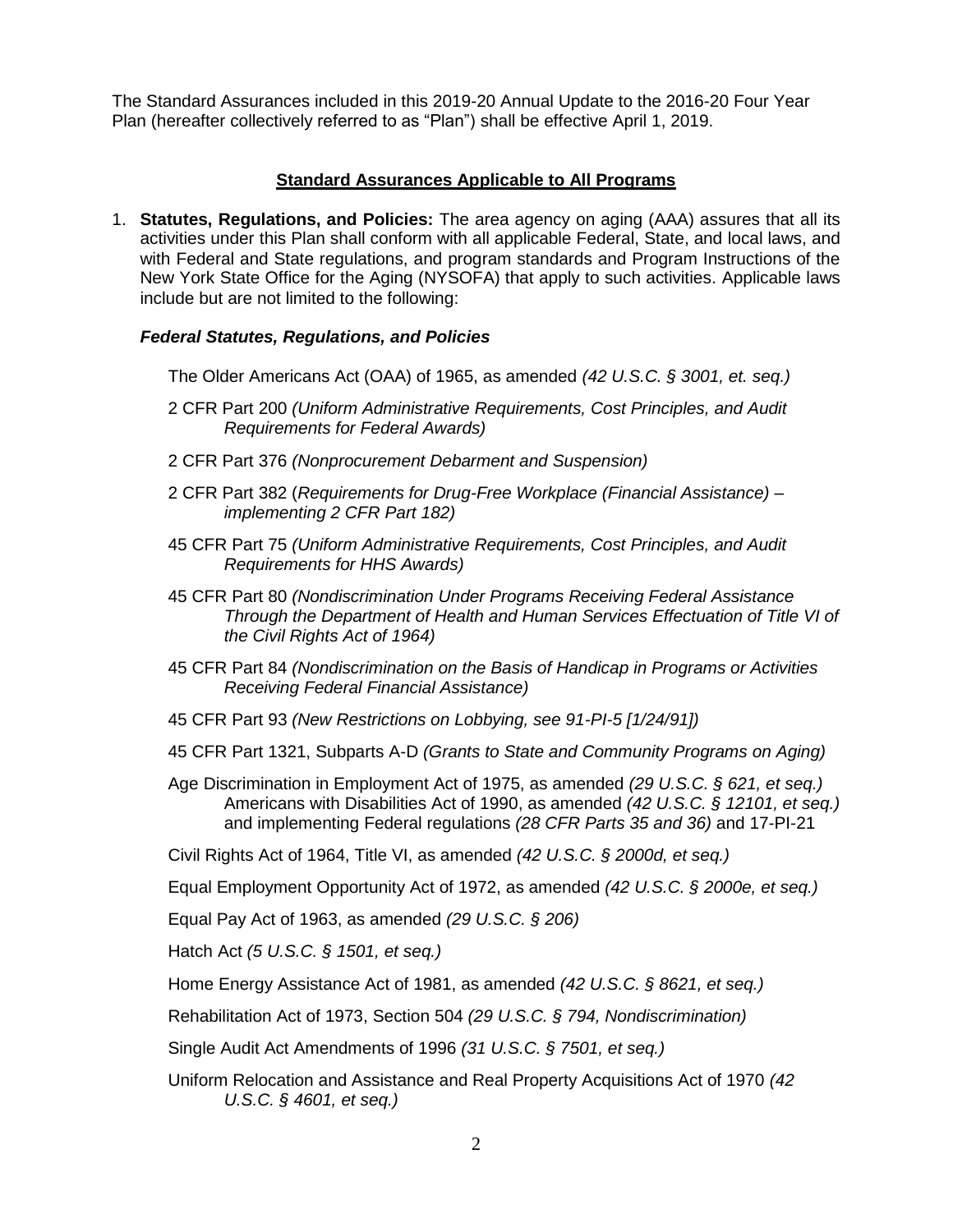Office of Management and Budget (OMB):

- OMB Circular A-102 *(Uniform Administrative Requirements for Grants and Cooperative Agreements with State and Local Governments)*
- OMB Circular A-133 *(Audits of State and Local Government and Non-Profit Organizations)*
- Federal Executive Order 11246, as Amended by Executive Order 11375 *(Affirmative Action*), as Amended by Executive Order 12086 *(Consolidation of Compliance Functions)*, and as Amended by Executive Order 13279 *(Equal Protection for Faith-Based and Community Organizations)*
- Executive Order 13166 *(Improving Access to Services for Persons with Limited English Proficiency)*
- HHS Grants Policy Statement (U.S. Department of Health and Human Services)

#### *State Statutes, Regulations, and Policies*

New York State Elder Law

New York State Office for the Aging Rules and Regulations *(9 NYCRR Parts*

*6651, 6652, 6653, 6654, 6655, and 6656)* 

Executive Law, Article 15 *(Human Rights Law)*

Executive Law, Article 7-A *(Solicitation and Collection of Funds for Charitable Purposes)*

All NYSOFA Program Instructions *[\(https://aging.ny.gov/ProvidersandStaff/Issuances/Issuances.cfm\)](https://aging.ny.gov/ProvidersandStaff/Issuances/Issuances.cfm)*

- 2. **Program Implementation:** The AAA identified in this Plan has the authority and the responsibility for effective implementation of Title III of the Older Americans Act (OAA), Community Services for the Elderly (CSE), Expanded In-Home Services for the Elderly Program (EISEP), Congregate Services Initiative (CSI), Wellness in Nutrition (WIN), State Transportation Program, Health Insurance Information Counseling and Assistance Program (HIICAP), and Caregiver Resource Center (CRC) programs and to support Title VII and the State Long Term Care Ombudsman Program (LTCOP). This AAA agrees to carry out directly or through contractual or other agreements, programs in its planning and service area (PSA) as detailed in this Plan, and in its Title III-B, Title III-C, Title III-D, and Title III-E, EISEP, CSE, CSI, WIN, State Transportation Program, HIICAP, and CRC Applications for Funding (Applications).
- 3. **Changes to this Plan:** The AAA assures that it shall submit for approval to NYSOFA necessary documentation for changes, additions, or deletions to this approved Plan, and the Title III-B, Title III-C, Title III-D, Title III-E, EISEP, CSE, CSI, WIN, State Transportation Program, HIICAP, and CRC Applications.
- 4. **Utilization of Funding:** The AAA understands and agrees that it shall apply only for funds which are necessary to meet the specific needs of older adults within its PSA for the next year and understands that NYSOFA shall not award any funds which cannot be so utilized.
- 5. **Approved Costs, Budget Modifications:**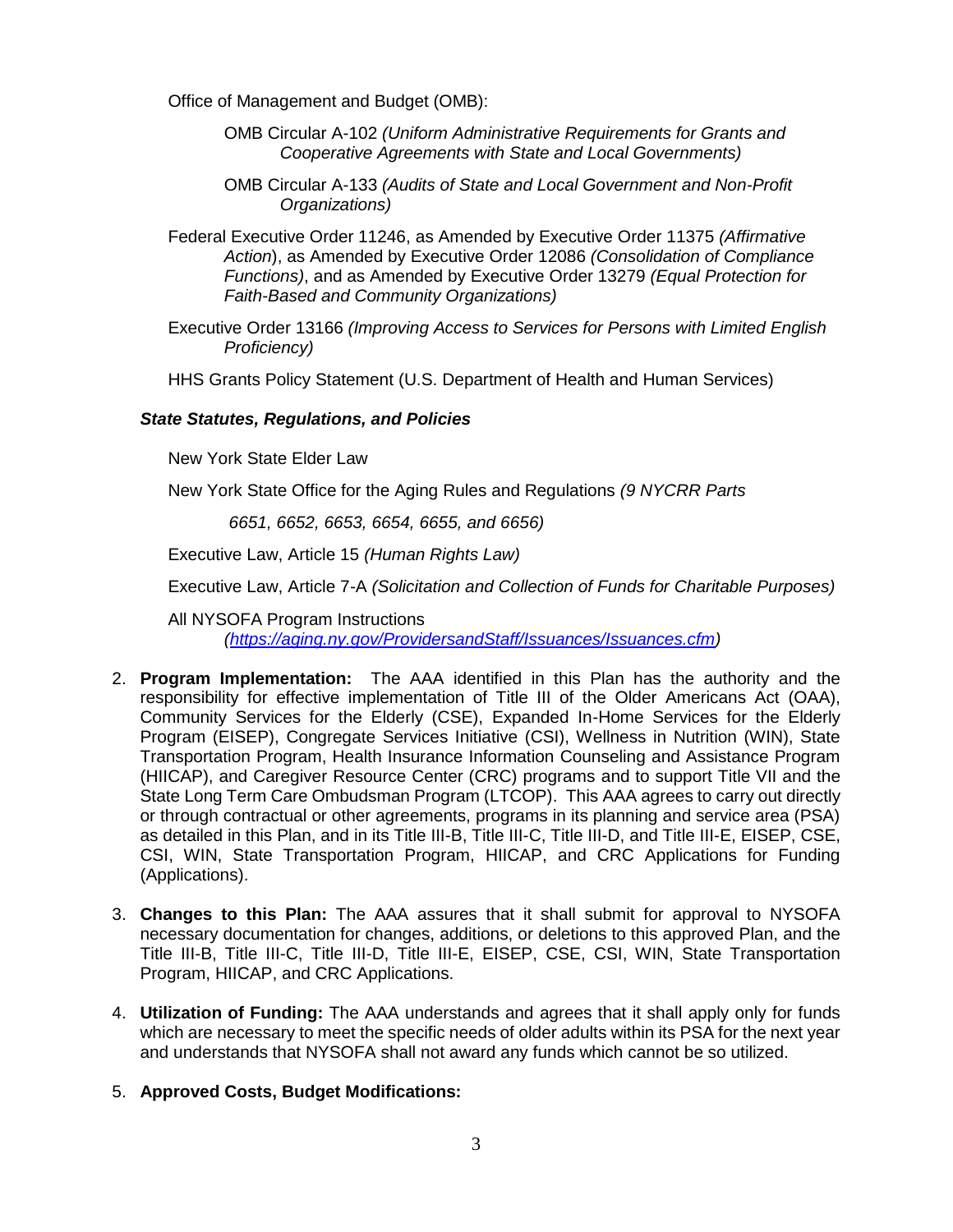- A. **Expenditures:** The AAA agrees that expenditures shall be made only for authorized items of expense contained in the budget section of the approved Applications. Cost overruns up to \$1,000 or 10% (whichever is greater) for an individual budget category for authorized items of expense will be allowed as long as the total costs do not exceed the total amount of the grant. If and when expenditures in excess of \$1,000 for items not previously budgeted (e.g., equipment, personnel or contractor items) become necessary, the AAA shall submit a written request to NYSOFA and await NYSOFA approval before making such expenditures. Also, if costs for an individual budget category will exceed the budgeted amount by more than \$1,000 or 10%, whichever is greater, a budget modification must be approved in writing by NYSOFA before these costs will be reimbursed. (See 05-PI-09 [6/15/05]).
- B. **Equipment Disposition:** If equipment costing \$1,000.00 or more is purchased with any Federal or State funds under this Plan, and the equipment is no longer needed for activities supported by such Programs, NYSOFA reserves the right to select a recipient for and approve the transfer to such recipient of such equipment, which must be used for services to older adults.
- 6. **Vouchering:** The AAA agrees that State Vouchers submitted for reimbursement of expenses incurred in the conduct of this Agreement will not include any expenses which have been, or will be, reimbursed from other sources (e.g., other Federal or State funds). The AAA shall file claims for all payments on a timely basis in accordance with procedures promulgated by NYSOFA. The AAA agrees to accept payments electronically as required by New York State for expenses incurred and will enroll in the OSC (Office of the State Comptroller) electronic payment program, unless a request for Exemption from Electronic Payment is approved by NYSOFA.
- 7. **Access to Records:** The AAA agrees to maintain appropriate programmatic and fiscal records for the programs included under this Plan. Such records must be retained for six years after final payment is made. Authorized representatives of the Administration for Community Living (ACL), the New York State Comptroller or his authorized representatives and staff of NYSOFA shall have access to and right to examine all books, documents, and all pertinent materials of the AAA related to the programs included under this Plan. In addition, the AAA shall provide access to other Federal and State governmental agencies at the request of NYSOFA.
- 8. **Indemnification:** The AAA agrees to hold NYSOFA and the State of New York harmless and indemnify it from liability for actions the AAA takes under this Plan. In the event any claim is made or any action is brought against NYSOFA or the State of New York, arising out of negligent or careless acts or any neglect, fault or default of an employee, agent, independent contractor, trustee or volunteer of the AAA, either within or without the scope of his/her employment or scope of authority, or arising out of the AAA's negligent performance, NYSOFA shall have the right to withhold further payments for the purpose of set-off in sufficient sums to cover the claim or action and accompanying litigation costs. The rights and remedies of NYSOFA provided for in this Standard Assurance shall not be exclusive and are in addition to any other rights and remedies provided by law or under this Plan.
- 9. **Personal Client Information:** The AAA agrees that personal information relating to individuals who apply for or receive services pursuant to this Plan shall be kept confidential by the AAA and shared on a need-to-know basis only with AAA and contractor staff for purposes of providing programs and services. Such information can be shared with entities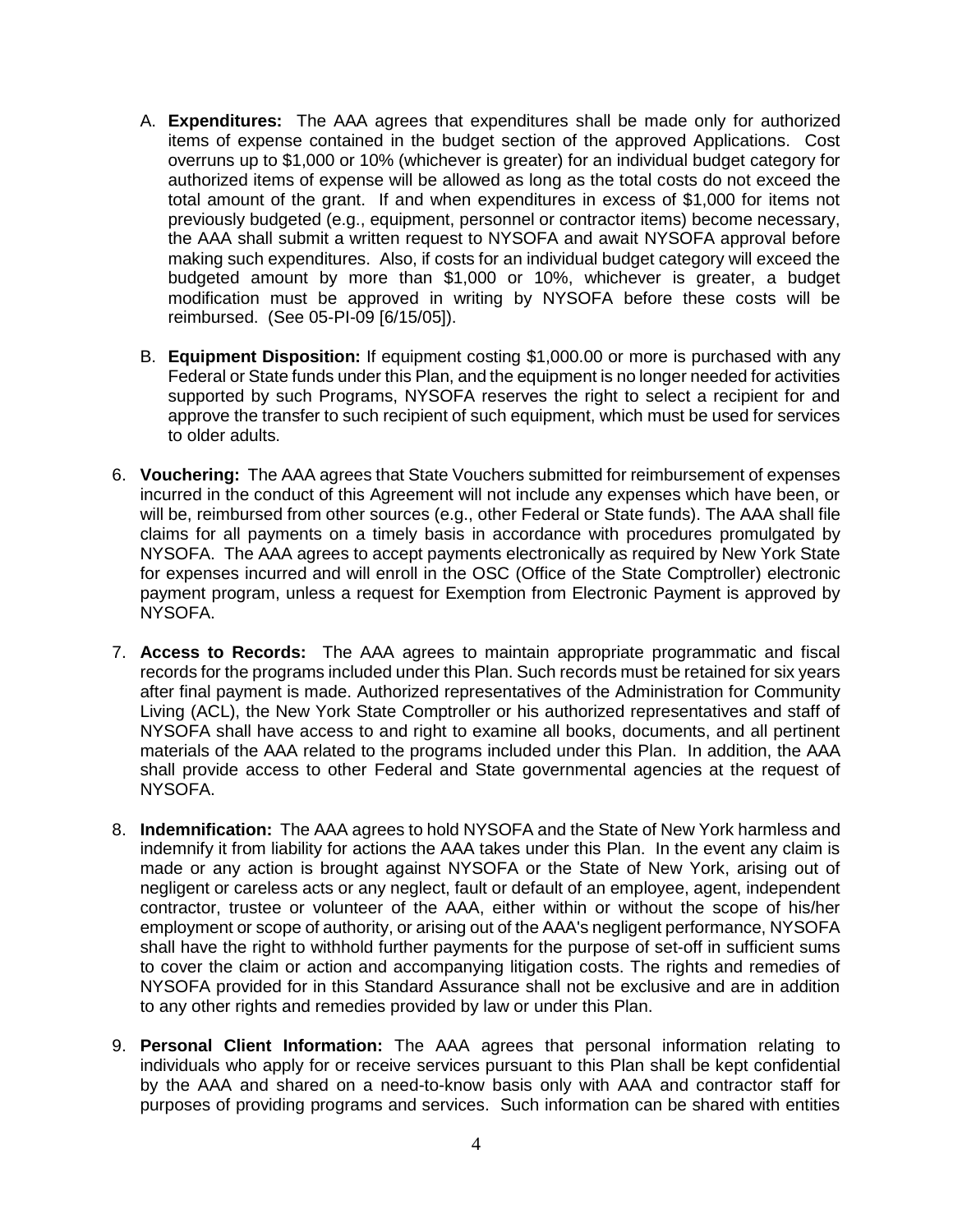outside those involved in delivering programs and service only with the informed consent of the individual served or pursuant to a court order or when there is deemed to be actual and immediate danger to the health or welfare of the individual.

## 10. **Contracts:**

## **10.1 AAA Responsibilities for Contract Administration.**

- A. **Minority and Women Owned Business (M/WBE) Contracts**: The AAA assures that it will comply with all Federal, State, and local laws regarding opportunities for minority owned/operated and women owned/operated organizations.
- B. **Technical Assistance**: The AAA shall provide technical assistance and information in a timely manner to all contractors.
- C. **Contract Approval**: The AAA shall formally enter into contracts in accordance with the Contractor Roster contained in this Plan. All contracts shall be written in accordance with Federal, State and local standards and a copy of the fully executed contract (including budgetary information) shall be forwarded to NYSOFA no later than thirty (30) days after the execution date of the contract. The AAA shall maintain contracts for all contractors as well as supporting documentation for all vouchers from contractors. The AAA when contracting with a business entity (rather than a non-profit organization) for the delivery of OAA and/or CSE services shall comply with the review process established by NYSOFA.
- D. **Contract Monitoring**: The AAA shall monitor its contractors to ensure that contractors perform in accordance with the requirements of Federal, State and local laws, regulations and guidance documents (including AoA/ACL and NYSOFA Program Instructions, Technical Assistance Memoranda, and Information Memoranda) and this Plan and make expenditures only for authorized items of expense contained in the approved budgets. The AAA shall further ensure that if and when other than authorized expenditures become necessary, the contractor shall request and await AAA approval before incurring such expenditures. The AAA shall make any necessary budget modifications and shall submit a copy to NYSOFA within 30 days of its effective date.
- E. **Funding Limitations**: The AAA may approve a contract that extends beyond the renewal date of an Application. In approving a contract beyond the renewal date of an Application, the AAA should not make a commitment that may exceed next year's annualized funding level, and the contract must state that it is contingent upon provision of funding to the AAA in the subsequent year.
- F. **Data and Programming**: The AAA assures that any service, product, report or other information generated by a computer or otherwise supplied under this Plan provided by the AAA to NYSOFA or other State or Federal agencies shall, when used in accordance with supplied documentation, be able to accurately process date/time data (including, but not limited to, calculating, comparing, and sequencing) transitions, including leap year calculations.

Any services or products purchased with funds under this Plan shall come with a warranty that those services shall be provided in an accurate and timely manner without interruption, failure or error due to inaccuracy of the service's or product's operations in processing date/time data (including but not limited to calculating, comparing, and sequencing) various date/time transitions including leap year calculations.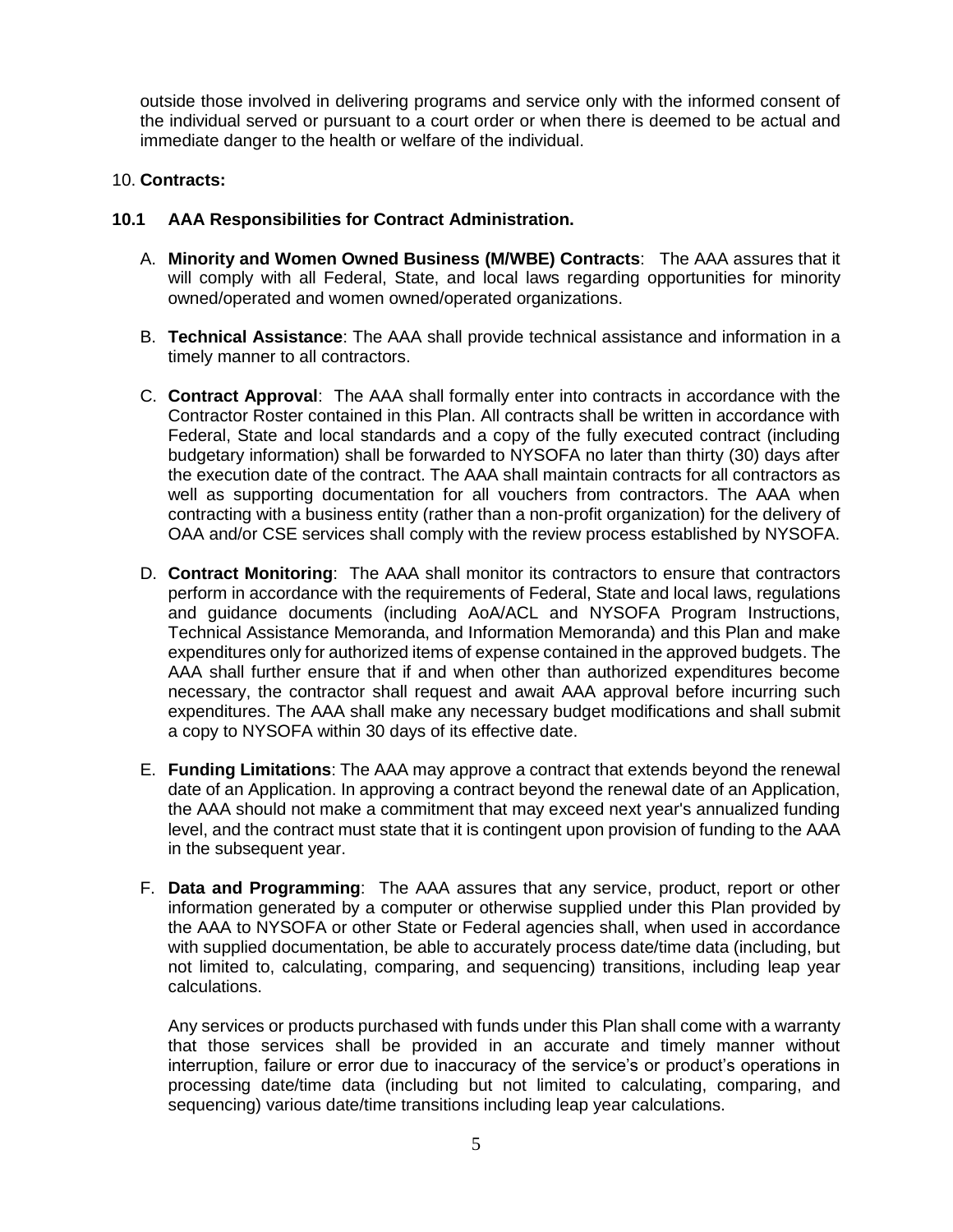The supplier of such services shall be responsible for damages resulting from any delays, errors or untimely performances resulting therefrom, including but not limited to the failure or untimely performance of such services.

- G. **Conformance with This Plan**: The AAA agrees that all contracts, including contractor's subcontracts, funded under this Plan shall contain a provision that the work will be performed in accordance with the terms of this Plan, and further agrees to make such Plan available to its contractor for such purposes.
- H. **Integrity and Public Purpose**: The AAA shall maintain the integrity and public purpose of services provided, and service providers, under the OAA in all contractual and commercial relationships.
- I. **Disclosure of Contractors and No Diminishment of Services**: The AAA shall:
	- 1) disclose to the Assistant Secretary of the AoA/ACL and the Director of the State agency:
		- a) the identity of each non-governmental entity with which such agency has a contract or commercial relationship relating to providing any service to older adults; and
		- b) the nature of such contract or such relationship;
	- 2) demonstrate that a loss or diminution in the quantity or quality of the services provided, or to be provided, under the OAA by the AAA has not resulted and will not result from such contract or such relationship; and
	- 3) demonstrate that the quantity or quality of the services to be provided under the OAA by the AAA will be enhanced as a result of such contract or such relationship.
- J. **Use of OAA Funds**: The AAA agrees that funds received under the OAA shall not be used to pay any part of a cost (including an administrative cost) incurred by it to carry out a contract or commercial relationship that is not carried out to implement the OAA.
- K. **Receipt of OAA Services**: The AAA agrees that preference in receiving services under the OAA shall not be given by such agency to particular older adults as a result of a contract or commercial relationship that is not carried out to implement the OAA.
- L. **Focal Points**: The AAA shall specify, in grants, contracts or agreements implementing the Plan, the identity of each focal point so designated.
- M. **AAA Funding Liability**: The AAA assures that its contracts with providers shall provide that all payments to be made thereunder are subject to the availability of Federal/State funds and the AAA shall have no liability under the contract beyond the amounts available under adopted Federal and State budgets.
- N. **Record Maintenance**: The AAA will require all contractors to maintain records and make reports in such form and containing such information as may be required by the AAA and NYSOFA. The AAA will require all contractors (including contractor's subcontractors) to maintain such accounts and documents as will permit expeditious determination to be made at any time of the status of award funds, including the disposition of all monies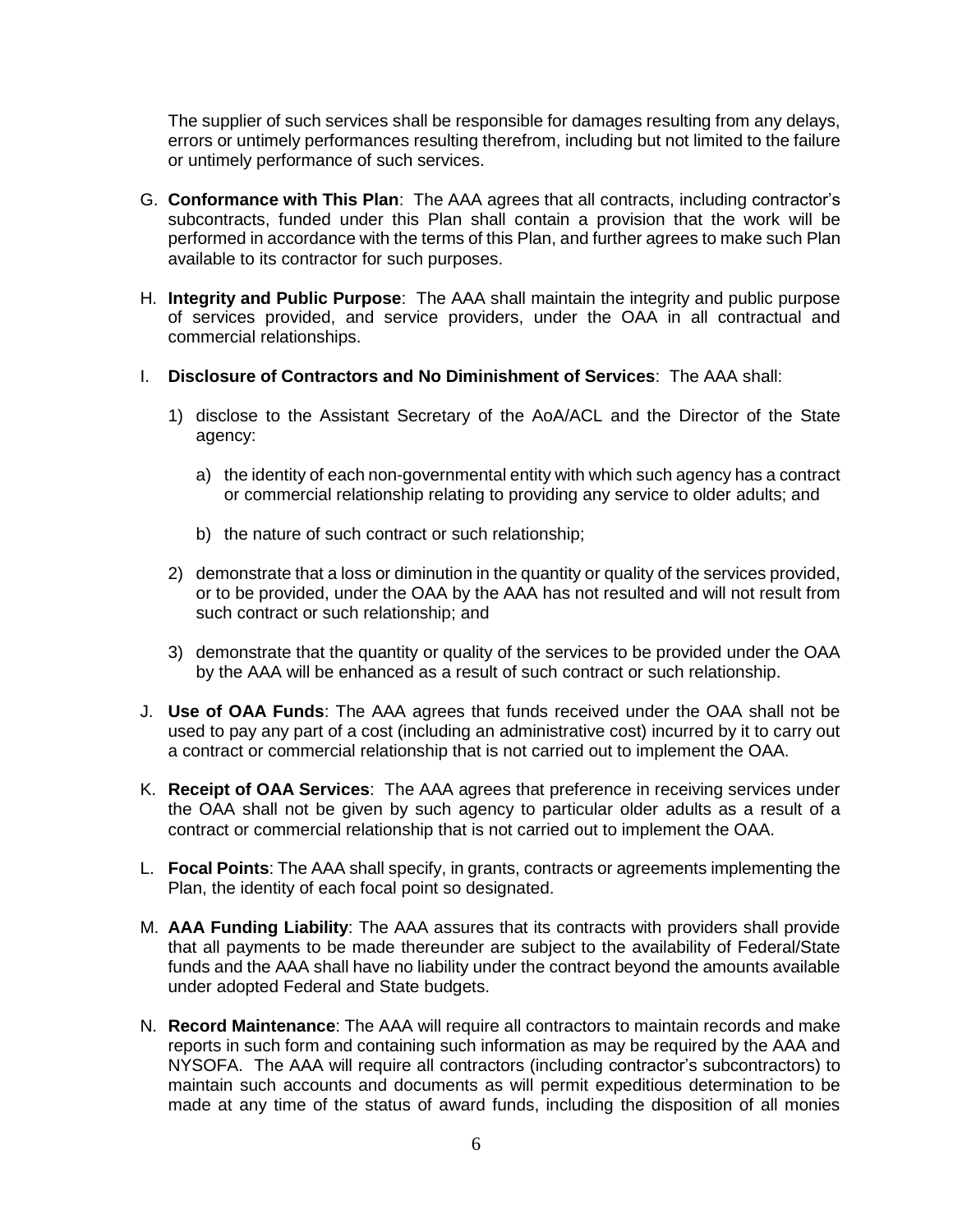received from the AAA and the nature of all expenditures claimed against such funds.

O. **Targeting**: The AAA shall undertake a leadership role in assisting communities throughout the planning and service area to target resources from all appropriate sources to meet the needs of older persons with greatest economic or social need, with particular attention to low income minority individuals. Such activities may include location of services and specialization in the types of services most needed by these groups to meet this requirement. However, the area agency may not permit a grantee or contractor under this part to employ a means test for services funded under this part. For purposes of this assurance the term "means test" is defined as an eligibility determination for a program or for services based upon an individual's or family's income and/or assets.

#### **10.2 AAA Contract Requirements.**

- A. AAA assures that its contracts with providers of services shall include, and that its contractors will include in any subcontracts, the following provisions in addition to the provisions specified in B below:
	- 1) **Targeting.** The Contractor, to the extent it has discretion regarding to whom it will provide services, agrees to provide services to those unserved and underserved older adults in greatest social or economic need, particularly those who are low income, low income minorities, older adults with limited English proficiency, Native Americans, and frail/persons with disabilities and older adults residing in rural areas in accordance with their need for such services, and to meet specific objectives established by the AAA for providing services to the above groups within the PSA. The Contractor agrees to concentrate the services on older adults in the targeted populations identified by the AAA following the methods the AAA has established for complying with the targeting requirements under the OAA and the Equal Access and Targeting Policy issued by the New York State Office for the Aging.
	- 2) **Language Access.** The Contractor shall inform persons with limited English proficiency of the availability of language assistance, free of charge, by providing written notice of such assistance in a manner designed to be understandable by limited English proficiency persons at service locations and, at a minimum, have a telephonic interpretation service contract or similar community arrangement with a language interpretation services provider of their choice. The Contractor shall train staff that have contact with the public in the timely and appropriate use of these and other available language services.
	- 3) **Contributions.** The Contractor shall provide participants an opportunity to voluntarily contribute to the cost of the service received, as appropriate. The Contractor shall use all collected contributions to expand the service for which the contributions were given to supplement the funds received under the OAA.
	- 4) **Client Needs.** The Contractor shall assist participants in taking advantage of benefits under other programs.
	- 5) **Non-duplication.** The Contractor assures that the services it provides are coordinated and do not unnecessarily duplicate services provided by other sources.
- B. AAA assures that its contracts, and its contractor's subcontracts shall include the following provisions: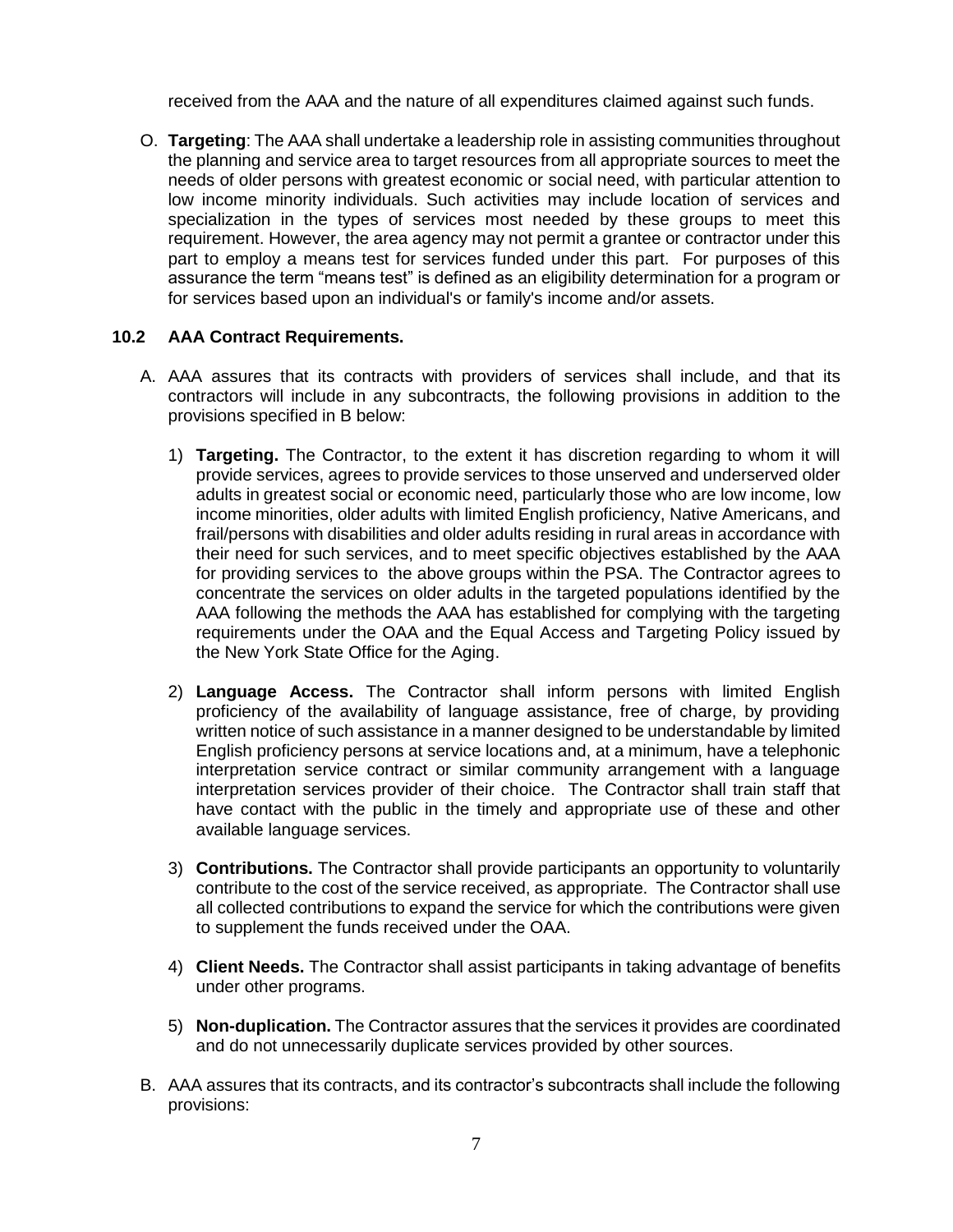- 1) **Reporting.** The Contractor shall provide the AAA with timely information needed to satisfy reporting requirements as specified by NYSOFA;
- 2) **Record Retention and Accessibility.** The Contractor agrees to maintain appropriate records and to retain them for six years after final payment is made. The Contractor agrees to provide access to all books, documents, and all pertinent materials related to the contract for examination to authorized representatives of the AoA/ACL, the New York State Comptroller or his/her representatives, and staff of NYSOFA and/or of the AAA.
- 3) **Confidentiality.** The Contractor agrees that, to the extent it or its subcontractors, if any, maintains personal information relating to applicants or recipients of services pursuant to the contract, such information will be kept confidential and shared with the AAA; or with other entities upon the informed consent of applicant, recipient or an authorized representative of the applicant or recipient; or as required by Federal or State laws.
- 4) **AAA Funding Liability.** Payment to the Contractor is subject to the availability of Federal/State funds and the AAA shall have no liability under the contract beyond the amounts available under adopted Federal and State budgets. To the extent that the contract extends beyond the renewal date of AAA's Application, it is contingent upon provision of funding to the AAA in the subsequent year.
- 5) **Conformance with AAA Area Plan.** The Contractor agrees that it and any subcontractors will perform such work in accordance with the terms of the Area Plan. The AAA agrees to make the Area Plan available to the Contractor.
- 6) **Warranty for Data and Programming.** The Contractor warranties that services shall be provided in an accurate and timely manner without interruption, failure or error due to inaccuracy of the service's or product's operations in processing date/time data (including but not limited to calculating, comparing, and sequencing) various time/date transitions including leap year calculations. The Contractor accepts responsibility for damages resulting from any delays, errors or untimely performances resulting therefrom, including but not limited to the failure or untimely performance of such services.
- 7) **Responsibility.** The Contractor certifies that, to the best of its knowledge and belief, it is and will be in compliance with 2 CFR Part 376, regarding nonprocurement debarment and suspension concerning public (Federal, State or local) transactions. If necessary, the Contractor will submit an explanation of why it cannot provide this certification.
- 8) **Subcontracts.** If the Contractor enters into subcontracts for the performance of work pursuant to this contract, the Contractor shall take full responsibility for the acts and omissions of its subcontractors. Nothing in the subcontract shall impair the rights of the AAA under this contract or the Area Agency Plan as approved by New York State Office for the Aging. It shall be the responsibility of the Contractor to monitor and assess the activities performed under such subcontracts, and to ensure that these activities are provided in accordance with all applicable requirements contained in this contract and Federal and State law.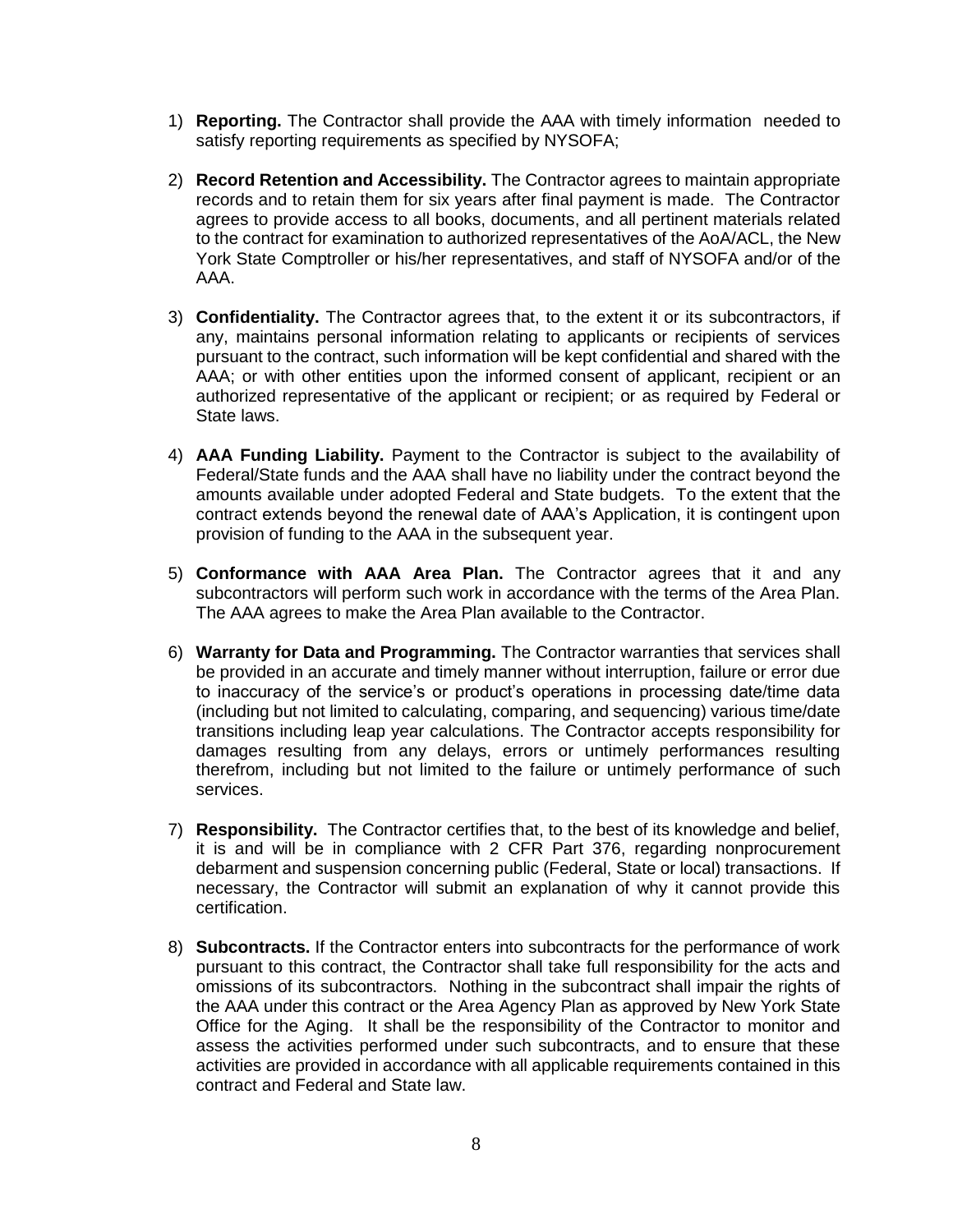## **10.3 AAA Contract Requirements for OAA Title III Programs.**

The AAA agrees to include the following provision in its contracts for OAA Title III programs and services:

The Contractor agrees that for programs established and funded in whole or in part pursuant to Title III of the Older Americans Act Contractor shall: specify how it intends to satisfy the service needs of low-income minority individuals, older adults with limited English proficiency, and older adults residing in rural areas in the area served by it; to the maximum extent feasible, provide services to low-income minority individuals, older individuals with limited English proficiency, and older adults residing in rural areas in accordance with their need for such services; and meet specific objectives established by the AAA, for providing services to lowincome minority individuals, older adults with limited English proficiency, and older adults residing in rural areas within the planning and service area.

- 11. **Responsibility**: The AAA certifies that, to the best of its knowledge and belief, it is and will be in compliance with 2 CFR Part 376, regarding non-procurement debarment and suspension concerning public (Federal, State, or local) transactions. If necessary, the AAA will submit an explanation of why it cannot provide this certification.
- 12. **Due Recognition**: The AAA agrees that any program, public information materials, or other printed or published materials on the work of or funded by these programs shall give due recognition to NYSOFA and as appropriate AoA/ACL.
- 13. **Rights to Materials**: AAAs agree that all materials developed by the AAA or its contractors in connection with programs funded under this Plan shall be the property of NYSOFA. NYSOFA also reserves the right to copyright all such materials, the exclusive right to reproduce, publish or otherwise use, and to authorize others to use these materials, subject to any restrictions in Federal Laws and Regulations.
- 14. **Public Information**: The AAA shall provide for a continuing program of public information specifically designed to assure that information about programs and activities carried out under this Plan is effectively and appropriately disseminated throughout the PSA. The AAA shall provide information to the public upon request. Where appropriate, the AAA shall make public information available in the primary languages of the client populations. Public information shall also be made accessible to persons with disabilities, including those with hearing and vision impairments.
- 15. **Limited English Proficiency**: The AAA agrees to comply with 12-PI-8 [7/17/12], and in each PSA in which a substantial number of older adults of limited English proficiency reside, the AAA shall:
	- A. utilize in the delivery of outreach services under Section 306(a)(2)(A) of the OAA, the services of workers who are fluent in the language spoken by a predominant number of such older adults who are of limited English proficiency and
	- B. designate an individual employed by the AAA, or available to such AAA on a full-time basis, whose responsibilities will include:
		- 1) taking such action as may be appropriate to assure that counseling assistance is made available to such older adults who are of limited English proficiency in order to assist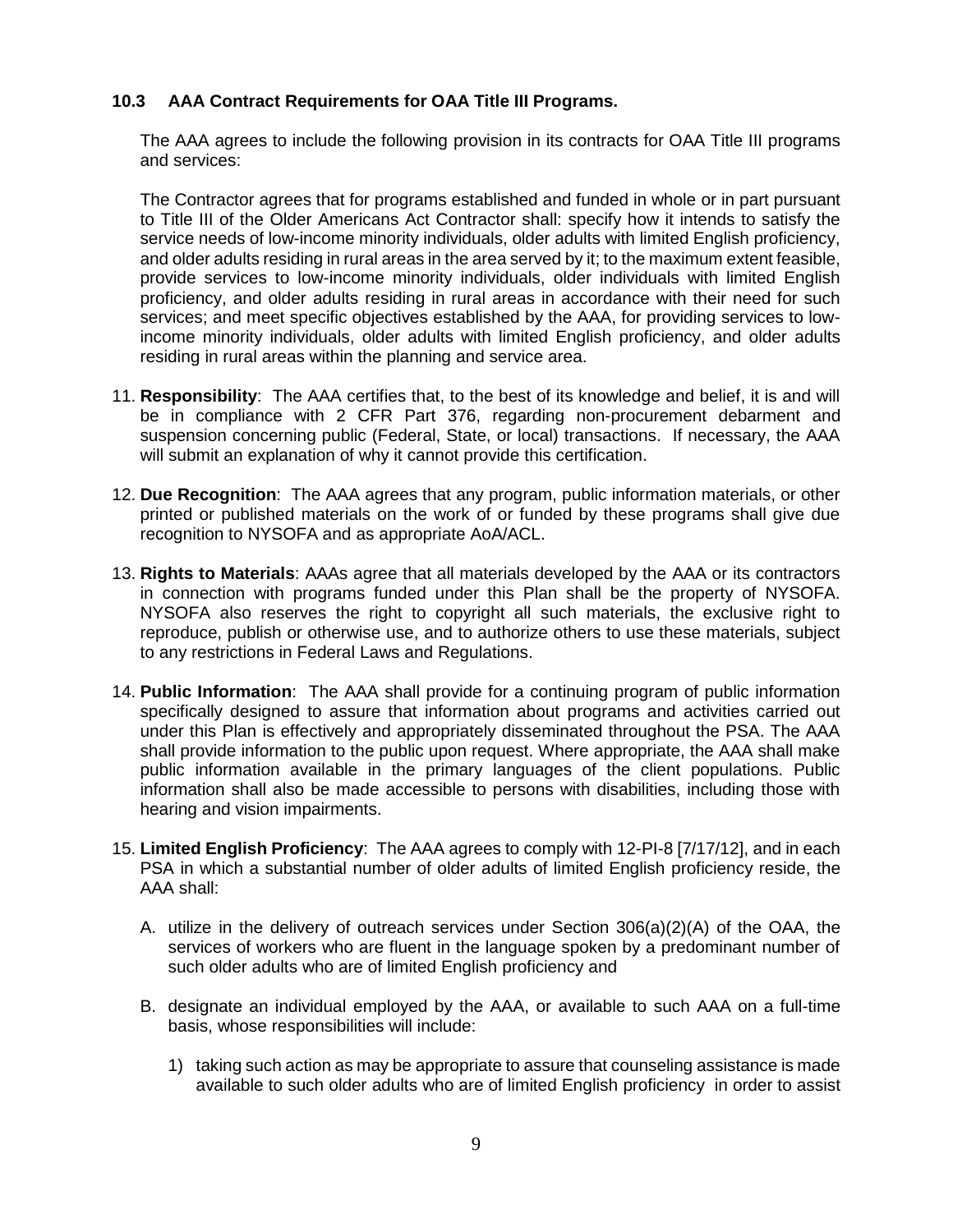such older adults in participating in programs and receiving assistance under the OAA; and

- 2) providing guidance to individuals engaged in the delivery of supportive services under this Plan to enable such individuals to be aware of cultural sensitivities and to effectively take into account linguistic and cultural differences.
- 16. **Propriety of Services**: With regard to any activities/services it supports, sponsors or provides under this Plan, the AAA shall:
	- A. Refrain from using funds to advance any sectarian effort and ensure that any services to be provided under this Plan shall be secular in nature and scope and in no event shall there be any sectarian, partisan, or religious services, counseling, proselytizing, instruction or other sectarian, partisan, or religious influence undertaken in connection with the provision of such services;
	- B. The AAA will provide equal participation, services, activities and informational sessions without regard to partisan affiliation;
	- C. Refrain from using funds to advance any partisan candidate or effort; however, the AAA shall ensure that its providers, including senior centers and facilities, grant equal access to candidates regardless of policy views or party affiliation, consistent with 02-PI-19 [9/24/02];
	- D. Refrain and prevent the use by others under its control of official authority, influence or coercion to interfere with or affect elections or nominations for political office;
	- E. Refrain from and prohibit any others receiving funds under this Plan for services or activities for older adults from attempting to coerce or advise other persons to contribute anything of value to a party, committee, organization, agency or person for political purposes, nor engage in any other partisan activities under its auspices;
	- F. Conduct periodic evaluations and public hearings on activities carried out under the Plan. In addition, the AAA assures that it has held a public hearing on this Plan as required by NYSOFA regulations and has submitted the Plan to its Advisory Council for review and comment prior to submission to NYSOFA;
	- G. Be an advocate for older adults in its PSA and monitor, evaluate and comment on all policies, programs, hearings and other community actions which will affect older adults; its efforts shall include planning, information sharing, coordination, interagency linkages, monitoring and evaluation to achieve a comprehensive, community-based system for serving older adults;
	- H. Identify and support (i.e., provide technical assistance, counseling) public and private nonprofit entities involved in the prevention, intervention, and treatment of elder abuse and determine the need for such services;
	- I. Conduct internal monitoring of directly provided services and monitoring of contracted services. At a minimum, the AAA must conduct at least one on-site monitoring of each contractor every year. Such monitoring shall include ensuring that contractors comply with all applicable statutes, regulations, policies and standards, including the non-discrimination requirements, in their provision of services to the client population.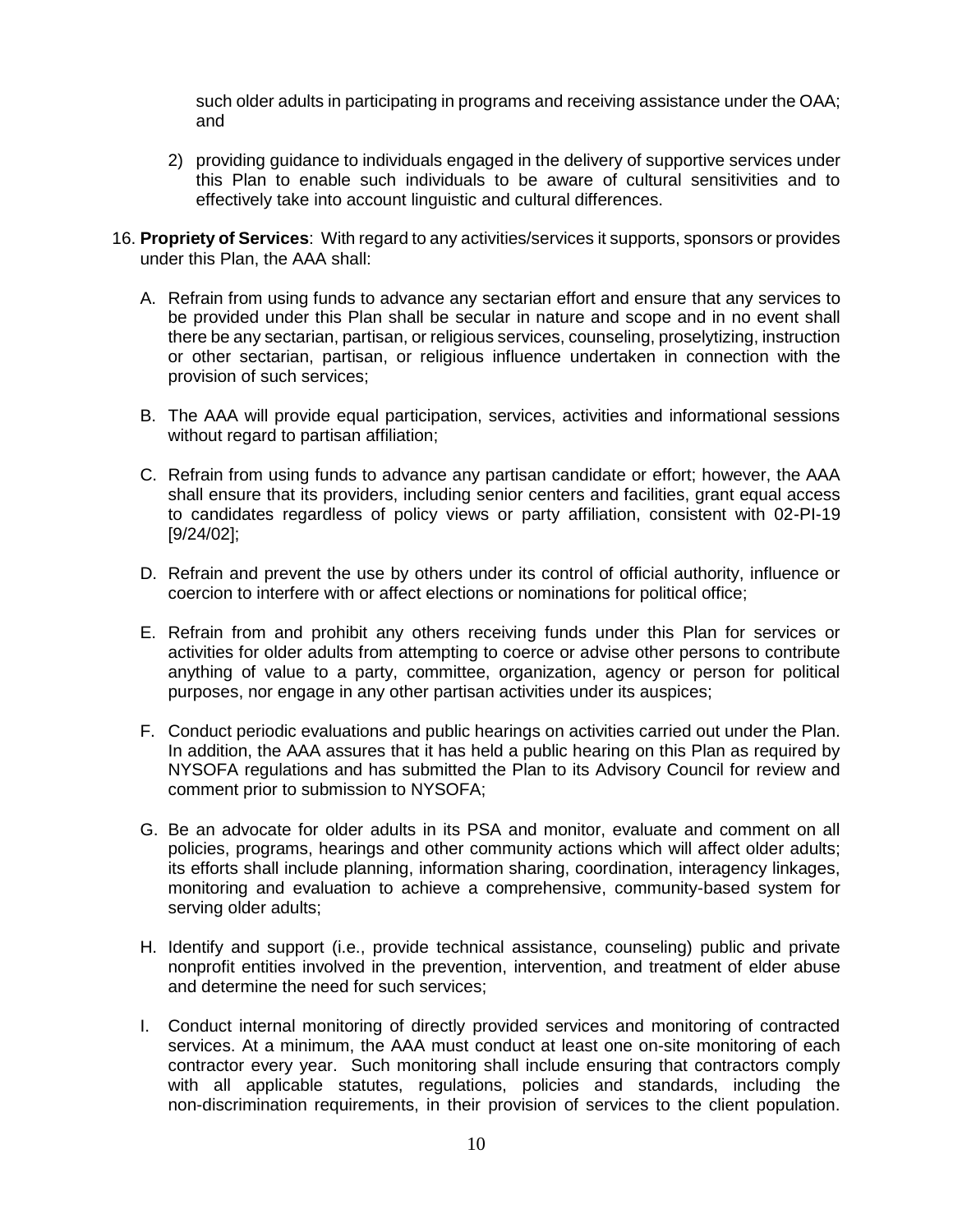(See 99-PI-20, [8/5/99].) In the event that the contractor has subcontracted the provision of direct services to another entity, the AAA will monitor such direct provider to assure compliance with applicable laws and standards.

## 17. **Equal Access to Services and Targeting:**

#### **17.1 Equal Access.**

- A. AAA agrees to comply with requirements for equal access to programs and services funded under the OAA and New York State law. Equal access includes language accessibility, nondiscrimination and concentration of services on target populations as required in the OAA, NYS regulations, other relevant laws and NYSOFA policies. AAA agrees that it will **not,** based on race, color, or national origin exclude any person from participation in; deny the benefits of; or subject any person to discrimination, under any program or activity receiving federal financial assistance. AAA will make every effort to comply with Civil Rights Act Title VI including provision of translation or interpretation services necessary for participation in federally assisted programs or activities by persons that have limited English proficiency.
- B. With regard to any activities/services it supports, sponsors or provides under this Plan, the AAA shall serve any older adults and ensure equal access for participation, services, activities, and informational sessions without regard to Race, Color, Creed, National Origin, Sex, Age, Disability, Sexual Orientation, Marital Status, Familial Status, Military Status, Arrest or Conviction Record, Predisposing Genetic Characteristics or Victims of Domestic Violence.
- C. AAA agrees to examine the services it provides, identify any need for services to those with limited English proficiency, and develop and implement a system to provide those services so persons with limited English proficiency can have meaningful access in compliance with Federal Executive Order 13166.
- D. With regard to language accessibility, AAA agrees that it will:
	- 1) Ensure that limited English proficiency persons are informed at service locations of the availability of language assistance, free of charge, by providing written notice of such assistance in a manner designed to be understandable by persons with limited English proficiency.
	- 2) At a minimum, have a telephonic interpretation service contract or similar community arrangement with a language interpretation services provider of their choice.
	- 3) Ensure all aging services staff with public contact are aware and trained in the timely and appropriate use of these and other available language services.
	- 4) Report on the telephonic interpretation service which it has established in this Annual Implementation Plan under the section entitled, "Demographic Data and Targeting Objectives" as required in 12-PI-08.
	- 5) Make available vital documents, as defined in 12-PI-08 translated into the languages spoken by a significant number or percentage of the population eligible to be served, or likely to be directly affected by the program/activity, for individuals in need of services or information in a language other than English for effective communication.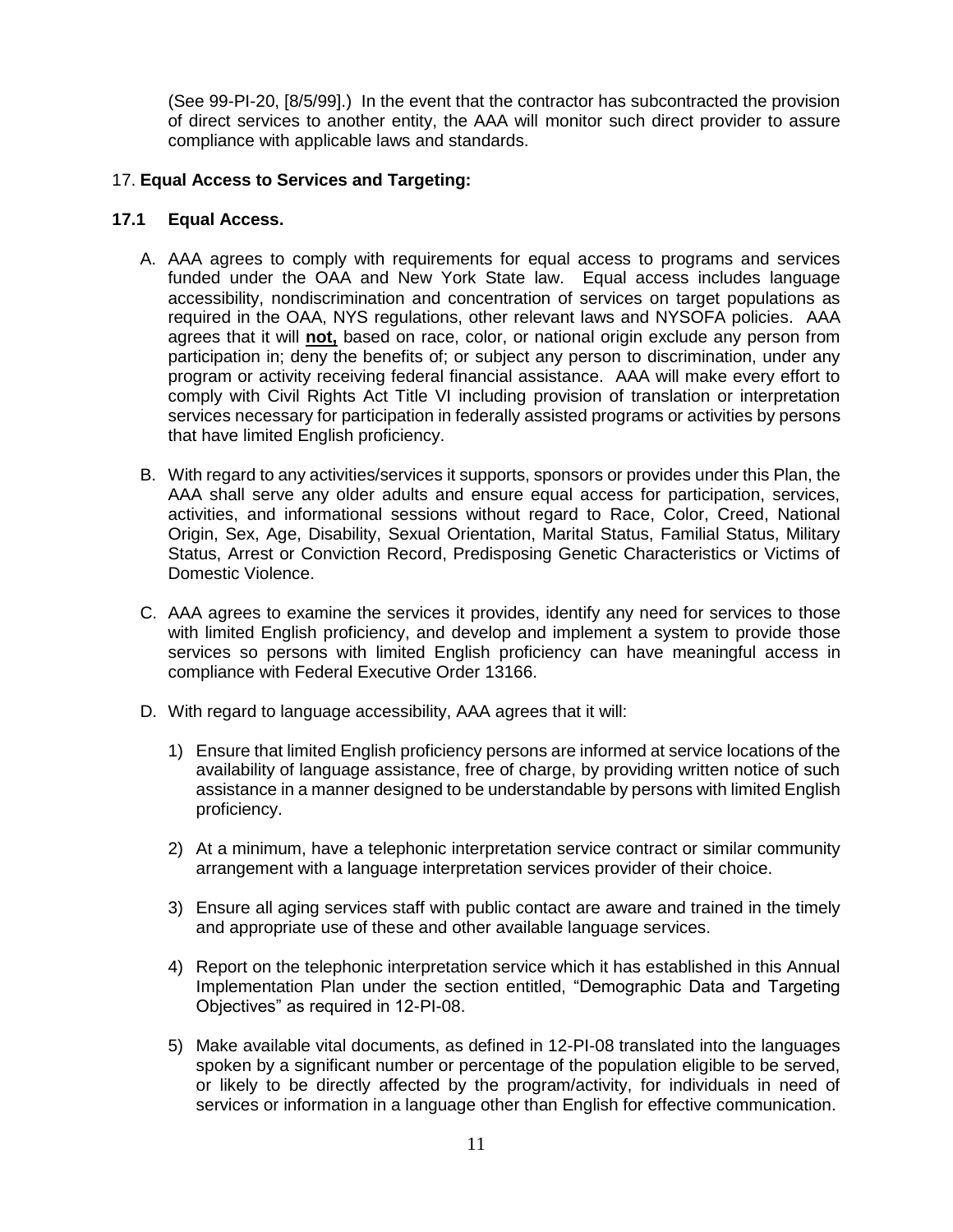E. The AAA will comply with Section 504 of the Rehabilitation Act of 1973 (applicable to programs or activities that receive federal financial assistance) and Titles II (covering all services, programs, activities conducted by public entities) and III (covering private entities, including non-profits, that are considered places of public accommodation including, but not limited to health related offices and senior centers) of the Americans with Disabilities Act (ADA). AAA shall not discriminate against persons with disabilities in the provision of benefits or services or the conduct of programs or activities. The AAA will require its contractors to likewise comply with Section 504 of the Rehabilitation Act of 1973 and Titles II and III of the ADA.

## **17.2 Targeting.**

The AAA will set specific targeting objectives and the methods to achieve the objectives, consistent with NYSOFA policy, for:

- A. providing services to older adults with greatest economic need (i.e., need resulting from an income level at or below the poverty line), older adults with greatest social need (i.e., need caused by non-economic factors, including physical and mental disabilities, language barriers, and isolation that restricts the ability of an individual to perform normal daily tasks or threatens the capacity of the individual to live independently), or older adults at risk for institutional placement; and
- B. providing services to low-income minority older adults, older adults with limited English proficiency, and older adults residing in rural areas.
- 18. **Coordination of Services with other Government Programs**: The AAA assures that those to be served under this Plan are not eligible to receive the same or similar services under Titles XVIII, XIX or XX of the Federal Social Security Act or any other governmental program and are not residents of adult residential care facilities who are receiving or are entitled by law to receive the same or substantially similar services from that facility, unless the AAA has in effect an agreement providing for reimbursement from the appropriate funding source for such services.
- 19. **Licensure and Certification**: The AAA shall ensure that where the State or local public jurisdictions require licensure or certification for the provision of services, the AAA and its contractors, and contractor's subcontractors if any, providing such services under the approved Plan shall be so licensed or certified. Workers delivering services funded under this Plan must be appropriately qualified, selected, trained and supervised.
- 20. **Educational Opportunities**: The AAA shall compile information on institutions of higher education in the PSA regarding courses offered to older adults and policies on enrollment and tuition and such other information as may be necessary to encourage such educational activities and make a summary of this information available to older adults at appropriate places.
- 21. **Reporting**: The AAA agrees to comply with the reporting requirements as set forth by NYSOFA.
	- A. The AAA agrees to maintain any client information that is collected and maintained for purposes related to an organization's responsibilities as a designated Area Agency on Aging, or to programs and services provided under the auspices of NYSOFA, in the Client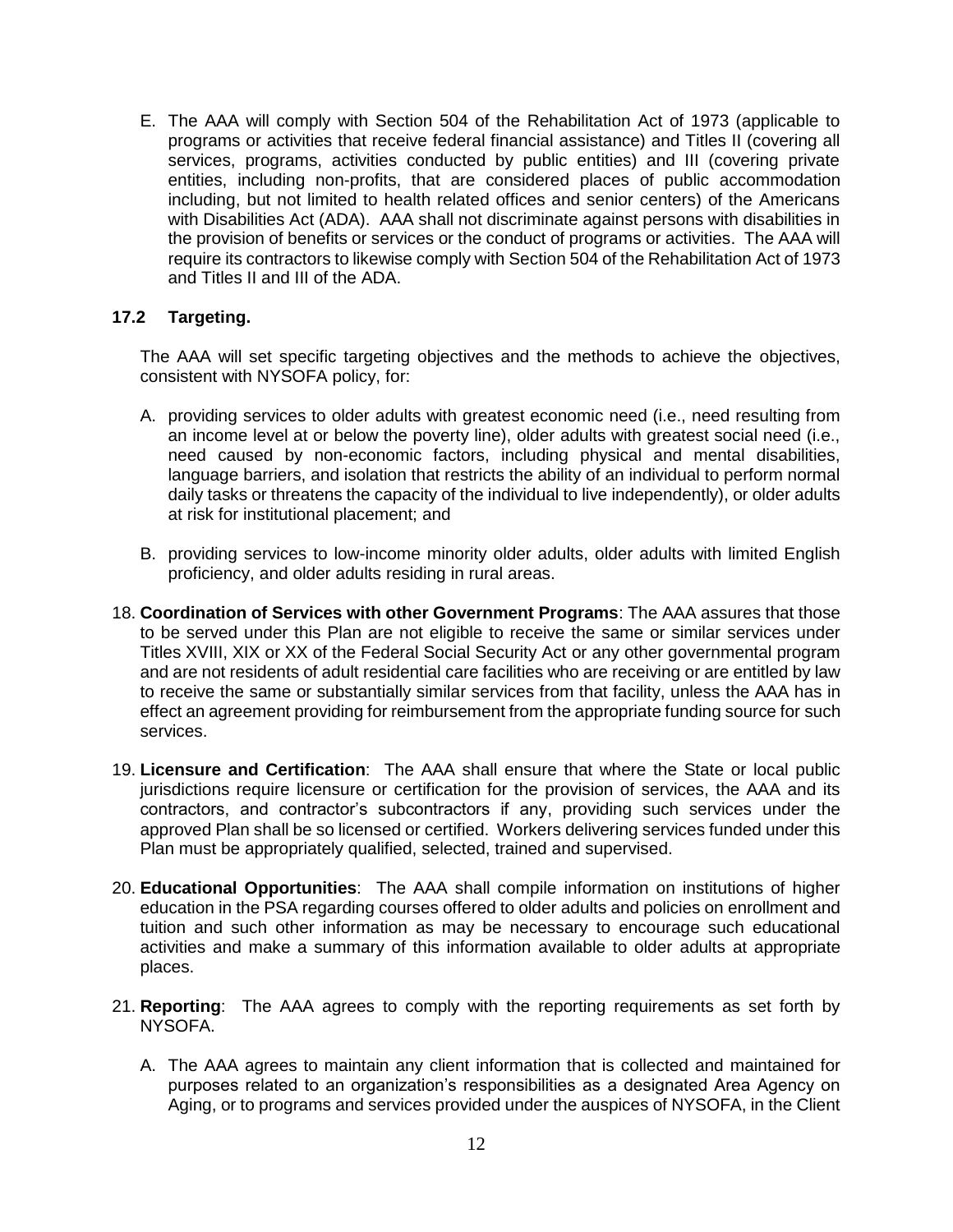Data System designated for their use by NYSOFA.

- B. The AAA and its contractors will utilize a Minimum Data Set (MDS) compliant assessment tool for: 1) assessing or re-assessing older adults for personal care levels I and II, case management, home health aide, home delivered meals, consumer directed in-home services, and adult day/adult day health services, and 2) for obtaining data on these older adults for reporting purposes (See Program Instruction 14-PI-02 [2/4/14])
- C. In conducting the MDS-compliant assessment for the above-listed services, the AAA and its contractors will make every effort to complete the assessment and develop an appropriate care plan that includes formal and informal supports, during the initial visit with the older adult(s). If the assessment and care plan are not completed during the initial visit, these activities must be concluded within 6 working days of the initial visit.
- D. The AAA understands the necessity of submitting, through the mechanism provided by NYSOFA, timely and accurate CAARS and client-based data to NYSOFA for Federal and State reporting purposes. The AAA assures that it will submit CAARS reports and consumer-based data as specified by NYSOFA within twenty days following the end of each reporting period. Failure to provide data accurately detailing AAA program activity within the time frames in the NYSOFA reporting procedures may result in the withholding of payments.
- 22. **Contributions**: The AAA agrees to comply with all NYSOFA policies and procedures related to contributions made by or on behalf of individuals, including procedures to safeguard and account for all contributions including 03-PI-05, NYSOFA Program Income Policy. Individuals with self-declared incomes at or above 185 percent of the Federal Poverty Level will be encouraged to contribute at levels based on the actual cost of services.
- 23. **Corporate Eldercare**: The AAA agrees that any corporate eldercare activities undertaken by it shall comply with the policies and guidance set forth in 90-PI-63 [11/1/90].
- 24. **Funding Availability**: The AAA agrees that all payments to be made under this Plan are subject to the availability of Federal/State funds and NYSOFA shall have no liability to the AAA beyond the amounts made available in the Federal and State Budgets.

#### 25. **Terminations**:

- A. Any programs and funding under this Plan may be terminated at any time upon mutual written consent of NYSOFA and the AAA.
- B. NYSOFA may terminate in whole or in part any programs and funding included in this Plan immediately, upon written notice of termination to the AAA, if the AAA fails to comply with the terms and conditions of this Plan as it pertains to such program or funding and/or with any laws, rules, regulations, policies or procedures applicable to such programs.
- C. NYSOFA may also terminate in whole or in part any programs or funding included in this Plan for any reason in accordance with the following provisions:
	- 1) NYSOFA shall have the right to terminate any or all programs or funding included in this Plan early for: (i) unavailability of funds; (ii) cause; (iii) convenience; or (iv) nonresponsibility.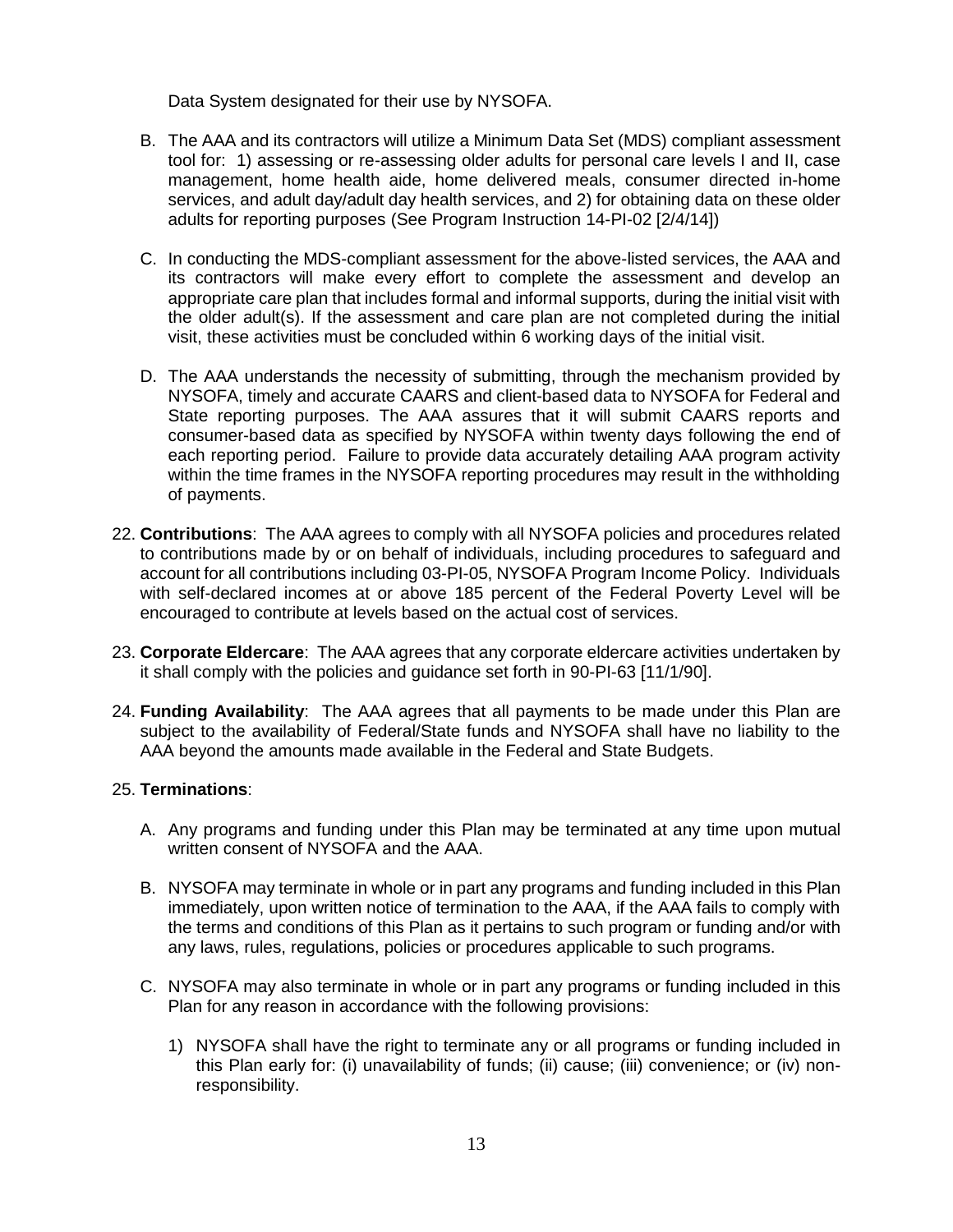- 2) NYSOFA retains the right to cancel any programs included in this Plan, in whole or in part without reason provided that the AAA is given at least 60 days' notice of its intent to cancel. NYSOFA may only invoke its right to terminate for convenience provided that NYSOFA has given written notice to the AAA at least 60 days prior to the date of termination, unless NYSOFA has otherwise reserved the right to terminate at any time. This provision should not be understood as waiving NYSOFA's right to terminate the program for cause or stop work immediately for unsatisfactory work, but is supplementary to that provision.
- 3) The AAA shall make a full and final accounting of all funds received under all terminated program(s) within sixty (60) days of the termination notice.
- D. Written notice of termination, where required, shall be sent by personal messenger service or by certified mail, return receipt requested. The termination shall be effective in accordance with the terms of the notice.
- E. Upon receipt of notice of termination, the AAA agrees to cancel, prior to the effective date of any prospective termination, as many outstanding obligations as possible, and agrees not to incur any new obligations after receipt of the notice without approval by NYSOFA.
- F. NYSOFA shall be responsible for payment on claims pursuant to services provided and costs incurred pursuant to any specific terms set forth elsewhere in this Plan. In no event shall NYSOFA be liable for expenses and obligations arising from the program(s) after the termination date.
- G. The procedures for termination as set forth in A through F are subject to the requirements under the OAA, other pertinent Federal and State laws.
- 26. **Native American Access to Services**: The AAA agrees to pursue activities to increase access by older adults who are Native Americans to all aging programs and benefits provided by the agency, including programs and benefits under the OAA, if applicable.

## **Standard Assurances Applicable to all Older Americans Act Funding**

- 27. **Title III Funding**: In applying for and receiving funding under Title III-B, Title III-C, Title III-D and Title III-E of the OAA, the AAA understands and agrees that:
	- A. **Availability**: The AAA shall apply only for funds based on the appropriate allocation schedules promulgated by NYSOFA as well as any unexpended (carry-over) funds previously awarded to the AAA by NYSOFA. The AAA understands and agrees that carry-over funds may be awarded to the extent that these funds are incorporated into an approved application, provided that the requirements of 88-PI-17 [3/24/88] are met. If the AAA applies for more funds than a subsequent closeout shows as the final carry-over balance, the AAA must submit a budget modification requesting a level of program expenditures which corresponds to the reduced Federal funds.
	- B. **Area Plan Administration**: The AAA shall budget no more than 10% of the combined Federal allocations (including carry-over) for Titles III-B, III-C-1, III-C-2, III-D and III-E for Area Plan Administration. The amount of Federal dollars expended on Area Plan Administration cannot exceed 10% of the combined Federal expenditures for Titles III-B, III-C-1, III-C-2, III-D and III-E.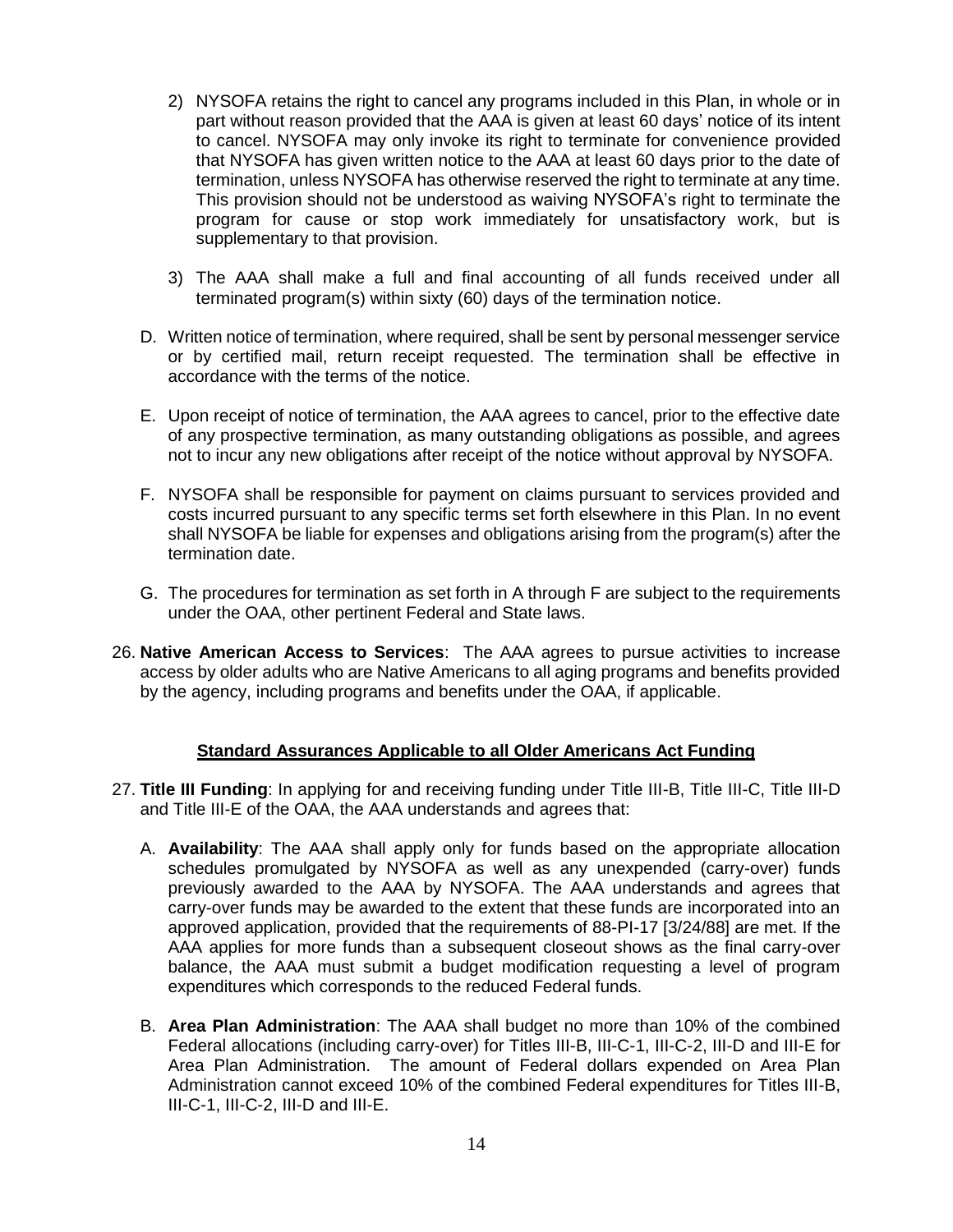- C. **Matching Funds**: The AAA agrees to provide a minimum 25% local matching funds for Area Plan Administration expenditures under Titles III-B, III-C-1, III-C-2 and III-E. The AAA agrees to provide a minimum 10% local matching funds for service expenditures under Titles III-B, III-C-1, III-C-2 and III-D. The AAA agrees to provide a minimum 25% local matching funds for services expenditures under Title III-E.
- D. **Audit**: The AAA shall comply with the Federal audit requirements per the 1996 amendments to the Single Audit Act, OMB Circular A-133 and the "Government Auditing Standards" and 2 CFR Part 200 – Subpart F Audit Requirements.
- E. **Directly Provided Services**: In accordance with NYSOFA regulations (9 NYCRR § 6652.9), services can only be provided directly by an AAA where NYSOFA grants approval. This approval will be granted only if the AAA demonstrates that provision of such service by the AAA is necessary to ensure an adequate supply of the service, or that the service is directly related to the AAA's administrative functions or that service of comparable quality can be provided more economically by the AAA.
- F. **Advisory Council**: The AAA shall establish an Advisory Council consisting of older adults, including minorities, who are participants or eligible to participate in programs under the OAA, representatives of older adults, local elected officials, the general public and providers of health care and supportive services to advise the AAA in all matters relating to the development, administration and operation of the Plan. The AAA shall submit the Plan for review and comment to the advisory council before it is transmitted to NYSOFA for approval. Amendments that would result in major changes in organizational structure (e.g. mergers or consolidation) must be submitted to the AAA Advisory Council for review and comment prior to the submission to NYSOFA for approval.
- G. **Service Coordination**: The AAA shall coordinate planning with other agencies and organizations, Native American Tribal organizations and Native Hawaiian organizations to promote new or expanded benefits and opportunities for older adults.
- H. **Intergenerational Day Care**: If possible, the AAA shall arrange with organizations providing day care for children or adults and respite for families, so that older adults can assist in the delivery of such services to children, adults and families.
- I. **Outreach**: The AAA shall conduct outreach efforts, and an annual evaluation of the effectiveness of these outreach activities, to identify older adults eligible for assistance under the OAA, with special emphasis on:
	- 1) older adults residing in rural areas;
	- 2) older adults with greatest economic need (with particular attention to low- income, low income minority individuals including Native Americans and older individuals residing in rural areas);
	- 3) older adults with greatest social need (with particular attention to low-income minority individuals including Native Americans and older individuals residing in rural areas);
	- 4) older adults with limited English proficiency;
	- 5) older individuals who are frail or with severe disabilities;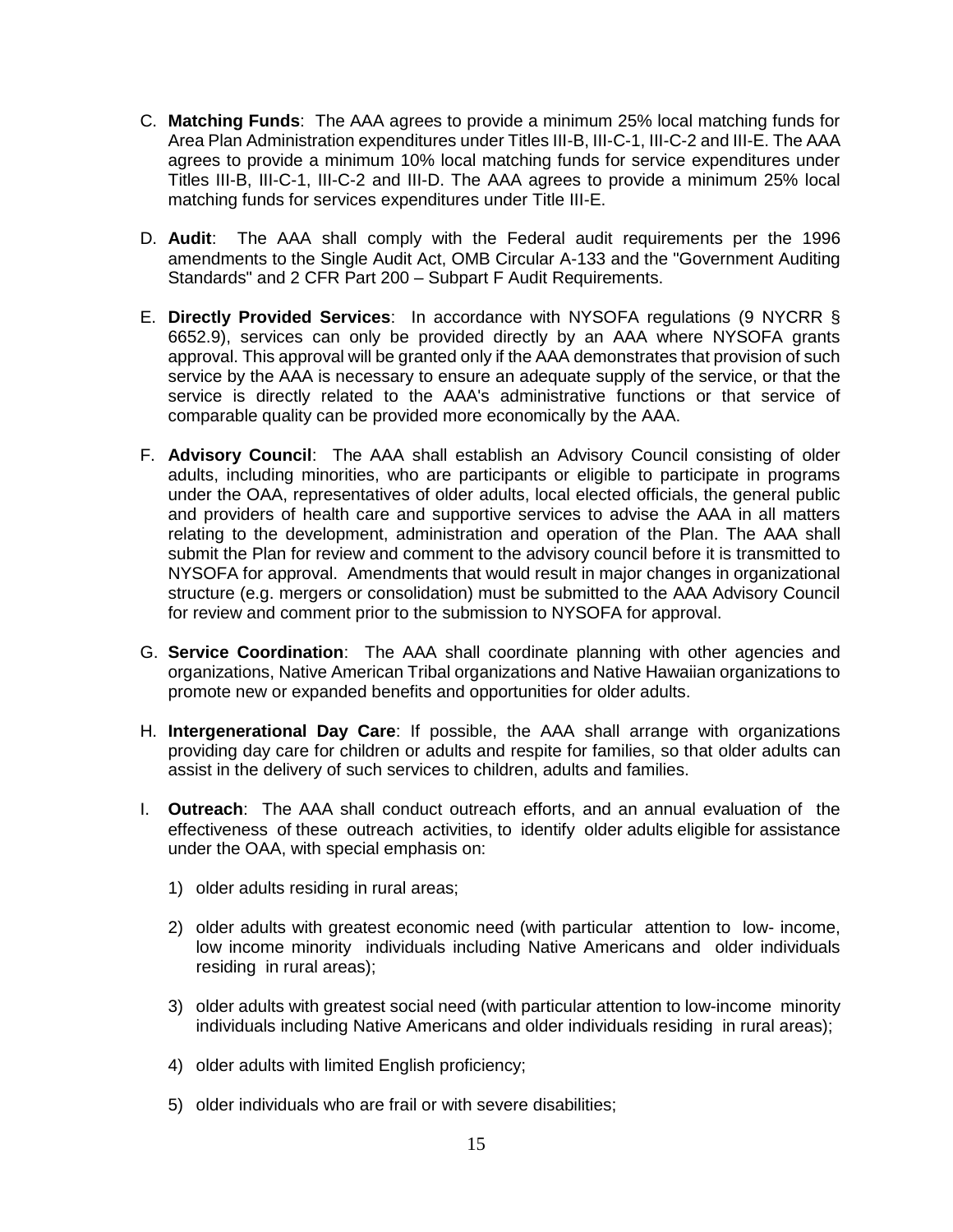- 6) older adults with Alzheimer's disease or related disorders with neurological and organic brain dysfunction (and the caretakers of such individuals).
- J. **Information and Assistance**: The AAA assures that it shall provide for the establishment and maintenance of information and assistance services in sufficient numbers to assure that all older adults within the PSA covered by the Plan shall have reasonably convenient access to such services.
- K. **Services to Native Americans**: If there is a significant population of older Native Americans in the PSA of the AAA, the AAA shall conduct outreach activities to identify older Native Americans in such area and shall inform such older Native Americans of the availability of assistance.
- L. **Grievances**: The AAA shall establish grievance procedures for older adults who are dissatisfied with or denied services under the OAA. Such procedures shall be in accordance with applicable NYSOFA Program Instructions.
- M. **Disabled Individuals**: The AAA assures that it will coordinate planning, identification, assessment of needs and provision of services for older adults with disabilities, with particular attention to individuals with severe disabilities, with agencies that develop or provide services for individuals with disabilities.
- N. **Transportation**: The AAA shall identify the needs of older adults and describe the methods it will use to coordinate planning and delivery of transportation services (including the purchase of vehicles) to assist older adults, including those with special needs, in the PSA.
- O. **Disclosure of Spending**: The AAA shall, on the request of the Assistant Secretary of AoA/ACL or the Director of NYSOFA, for the purpose of monitoring compliance with the OAA (including conducting an audit), disclose all sources and expenditures of funds such agency receives or expends to provide services to older adults.
- P. **Title VI**: The AAA shall, to the maximum extent practicable, coordinate the services it provides under Title III of the OAA with services provided under Title VI of the OAA (Grants to Native Americans).
- Q. **Case Management**: The AAA assures that case management services provided under Title III of the OAA through it shall:
	- 1) not duplicate case management services provided through other Federal and State programs;
	- 2) be coordinated with services provided through such other Federal and State programs, and
	- 3) be provided by:
		- a) a public agency; or
		- b) a nonprofit private agency that: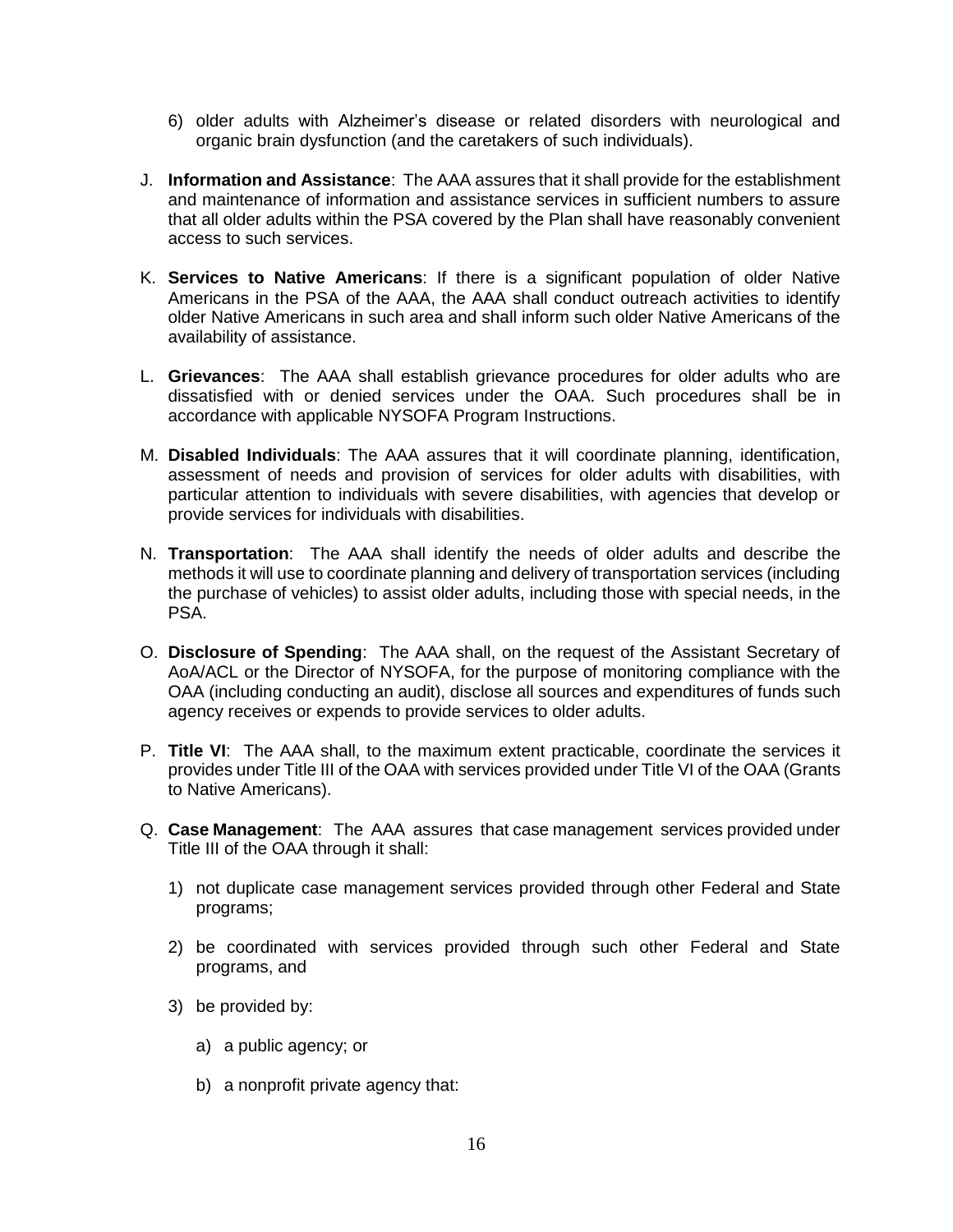- (i) gives each older adult seeking services under this title a list of agencies that provide similar services within the jurisdiction of the AAA;
- (ii) gives each older adult described in clause (i) a statement specifying that the individual has a right to make an independent choice of service providers and documents receipt by such individual of such statement;
- (iii) has case managers acting as agents for the individuals receiving the services and not as promoters for the agency providing such services; or
- (iv) is located in a rural area and obtains a waiver of the requirements described in clauses (i) through (iii).

## **Standard Assurances Applicable to OAA Title III-B**

- 28. In applying for and receiving funding under Title III-B of the OAA, the AAA understands and agrees to the following:
	- A. **Priority Services**: The AAA will expend the required percentage of Title III-B funds, as established by NYSOFA for each of the three priority services categories (access, in-home and legal assistance) in Program Instruction 88-PI-47 [7/22/88].

Waiver: NYSOFA, in approving the Title III-B application or amendment to such application, may waive the assurance of the above paragraph for any category of service for which the AAA demonstrates to NYSOFA that services provided from other sources meet the needs of older adults in the PSA for that category of service. If the AAA receives a waiver for any category of service, it must continue to spend for the remaining categories of services the percentage of AAA funds approved by NYSOFA.

- B. **Legal Assistance Program**: The AAA assures that it will enter into contracts with providers of legal assistance which can demonstrate the experience or capacity to deliver legal assistance and that it will attempt to involve the private bar in legal assistance activities authorized under Title III-B, including groups within the private bar furnishing services to older adults on a pro bono and reduced fee basis. The AAA further assures that it will give priority to legal assistance related to income, health care, long-term care, nutrition, housing, utilities, protective services, defense of guardianship, abuse (including financial exploitation), neglect and age discrimination. AAA will not require any provider of legal assistance under Title III-B to reveal any information that is protected by the attorney-client privilege.
- C. **Priority Service Reporting**: The AAA will report annually to NYSOFA, in detail, the amount of funds expended for each such category of priority services during the fiscal year most recently concluded.
- D. **Service Coordination**: The AAA will coordinate priority services with community Alzheimer's programs, coordinate mental health services provided with Title III-B funds with mental health services provided by community health centers and other organizations, and, if appropriate, conduct outreach to identify older Native Americans and inform them of availability of services.
- E. **Nursing Home Diversion**: The AAA will conduct efforts to facilitate coordination of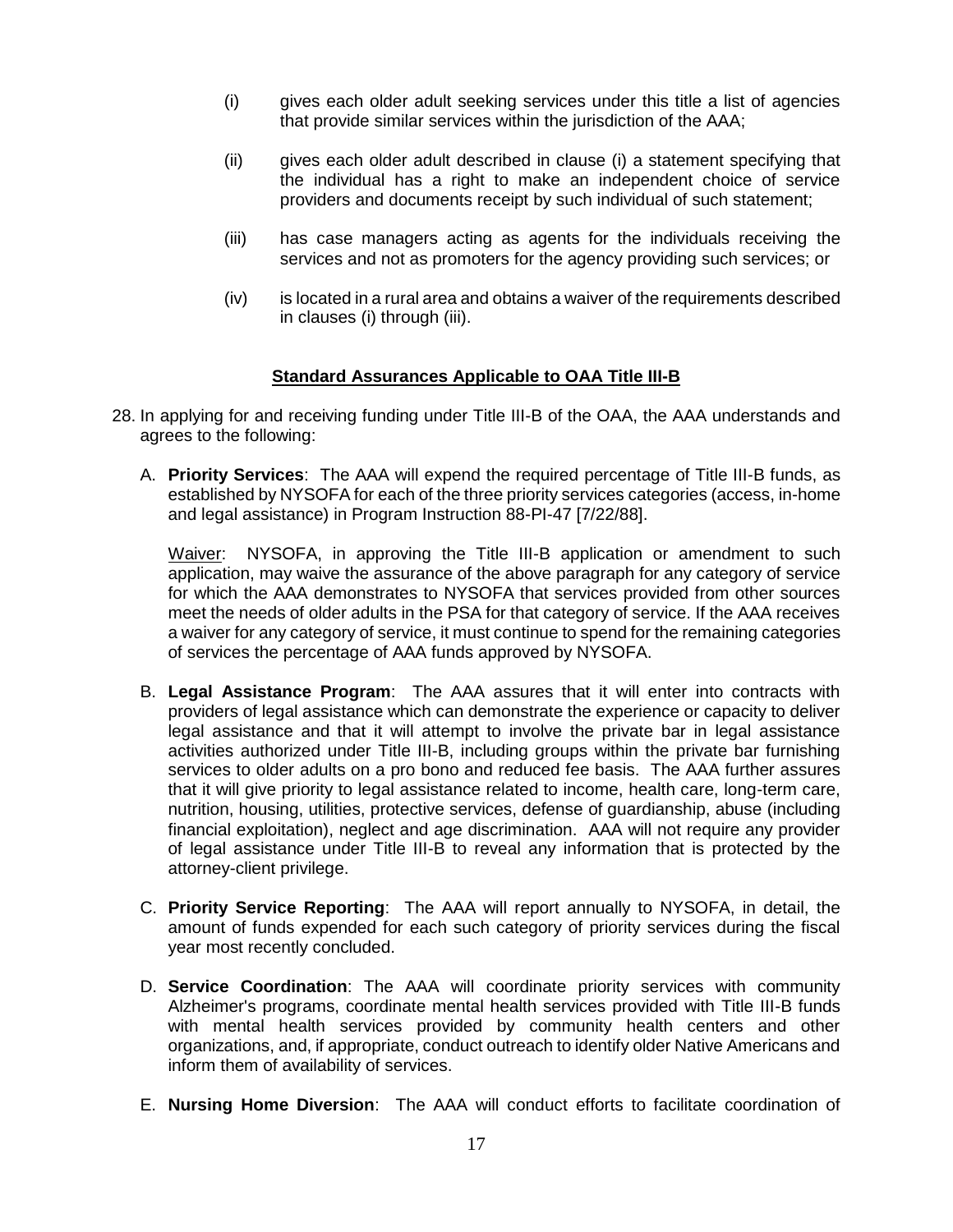community-based, long-term care services to defer inappropriate institutionalization for older adults who are at home, patients in hospitals, and patients in long term care facilities who could return home.

F. **Multipurpose Senior Centers**: In regard to any multipurpose senior centers acquired or constructed using OAA funds, the AAA will ensure compliance with Sections 306, 311, and 312 of the OAA, NYSOFA regulations (9 NYCRR § 6654.9), and 90-PI-36 [6/19/90].

#### **Standard Assurance Applicable to OAA Title III-C**

#### (For additional Assurances applicable to Title III-C, see SA #27 & SA #30)

29. **Title-III-C Funding for Access and Supportive Services**: In applying for and receiving funding under Title III-C of the OAA, the AAA understands and agrees that Title III-C expenditures for supportive and access services shall only be funded with Title III-C contributions and that such expenditures by a Title III-C provider are limited to the amount of contributions generated by the provider.

#### **Standard Assurances Applicable to Title III-C and WIN**

(For additional Assurances applicable to WIN, see SA #36. For additional Assurances applicable to Title III-C, see SA #27 & SA #29)

- 30. In applying for and receiving funding under Title III-C of the OAA and WIN, the AAA understands and agrees that:
	- A. **Special Dietary Needs**: The AAA assures that the nutrition program in the PSA shall reasonably accommodate participants who have particular dietary needs arising from the health requirements, religious requirements, or ethnic backgrounds of such participants.
	- B. **Outreach**: It shall be the AAA's responsibility to identify and reach out to currently unserved and underserved individuals who would be eligible for home delivered meals.
	- C. **Provider Organizations**: The AAA, when selecting potential home delivered meal providers, shall give consideration where feasible to organizations which:
		- 1) have demonstrated an ability to provide home delivered meals efficiently and reasonably; and
		- 2) furnish assurances to the AAA that such an organization shall maintain efforts to solicit voluntary support and that the funds made available under Title III-C to the organization shall not be used to supplant funds from non-Federal sources.
		- D. **Congregate Sites**: Sites for congregate meals and comprehensive supportive services are located in as close proximity to the majority of eligible individuals' residences as feasible, with particular attention on a multipurpose senior center, a school, a church, or other appropriate community facility, preferably within walking distance, and where appropriate, transportation to such site is furnished.
		- E. **Allowable Services**: The AAA may only apply for and use Title III-C funds to provide meals and other services (i.e., nutrition counseling and nutrition education) directly related to nutrition services. The AAA may also use program income for supportive and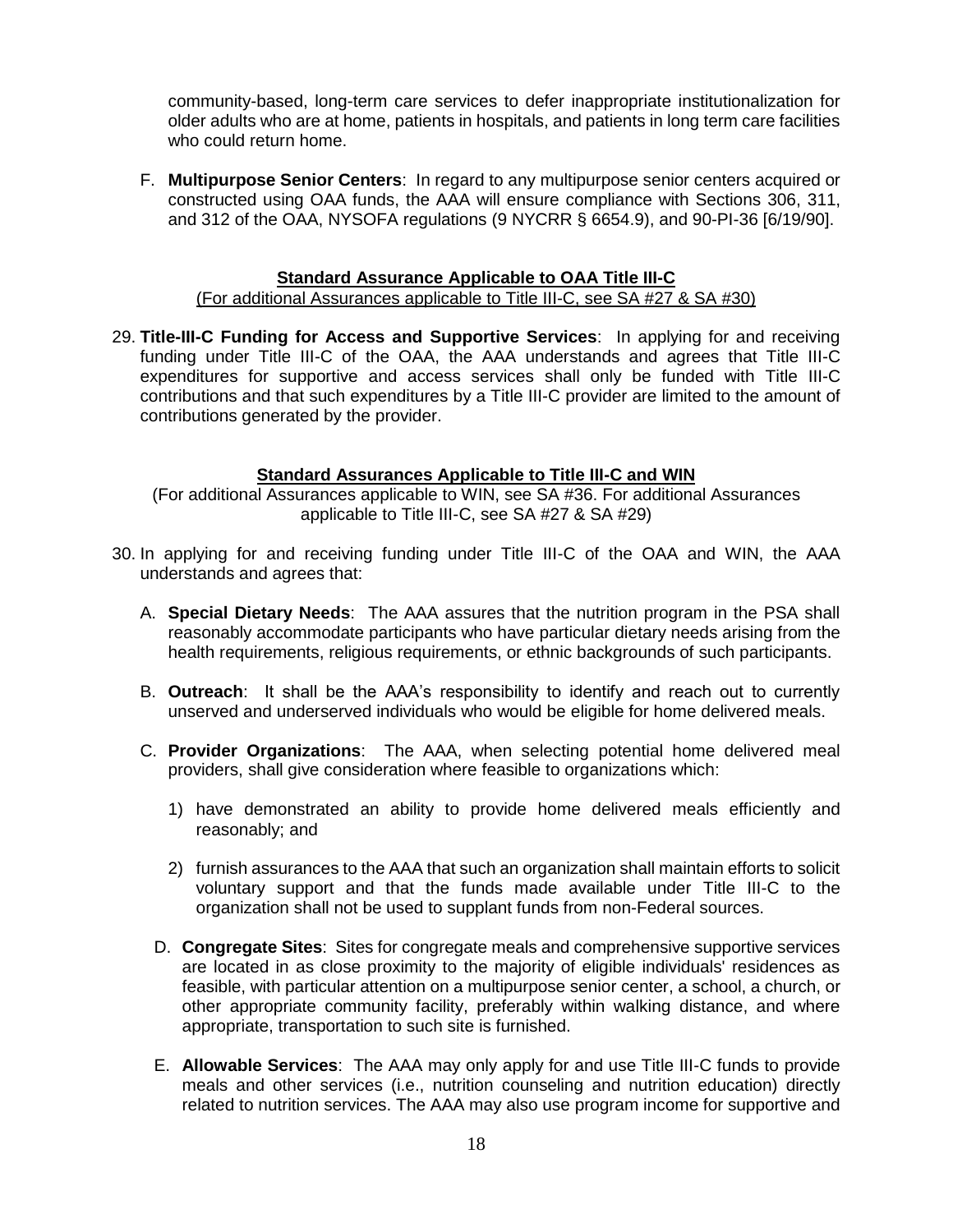access services to enhance the nutrition program. Such supportive and access services include outreach, transportation (Title III-C-1 only) Information and Assistance, In-Home Contact and Support (shopping assistance only), Senior Center/Recreation and Education (Title III-C-1 only), Assisted Transportation (Title III-C-1 only). Program income cannot be used for access and supportive services in amounts greater than what has been generated by program activity.

## **Standard Assurances Applicable to Title III-D**

## 31. **Title lll-D**:

- A. **Area Plan Administration**: No Title III-D funds shall be budgeted or expended for Area Plan Administration.
- B. **Evidence-based**: In accordance with 15-PI-18, the AAA shall expend all Title III-D funding on evidence-based programs/interventions only. Each evidence-based program/intervention selected by the AAA shall meet the criteria for highest-level evidence-based health promotion programs as established by the ACL.

## **Standard Assurances Applicable to Title III-E Caregiver Program**

#### 32. **Title III-E Caregiver Program**:

- A. **Comprehensive Support System**: The AAA shall provide multifaceted systems of support services for family caregivers and older individuals who are relative caregivers as these terms are defined in OAA § 372.
- B. **Older Relative Caregivers:** The AAA may budget up to 10% of its Title III-E funds (Federal funds plus local match), plus any income generated by older relative caregivers, for an older relative caregivers program. The AAA may expend a maximum of 10% of its final Title III-E expenditures (Federal funds plus local match), plus any income generated by older relative caregiver services, for an older relative caregiver program. Caregiver services under OAA Title III-E will be provided only to older relatives as defined in OAA § 372(a)(2).
- C. **Statutory Services:** The caregiver program support services shall include each of five specific, statutory categories of caregiver services, with the amounts used to fund each service to be determined by the AAA, based on the needs of its particular caregivers. The AAA may meet this comprehensive service requirement by including services in its Title III-E Caregiver Program that meet Title III-E requirements, but that are funded from other sources. These required services are:
	- 1) Information about available services;
	- 2) Assistance in gaining access to the services;
	- 3) Individual counseling, organization of support groups, caregiver training to assist the caregivers in the areas of health, nutrition and financial literacy and to help caregivers make decisions and solve problems relating to their caregiver roles and responsibilities;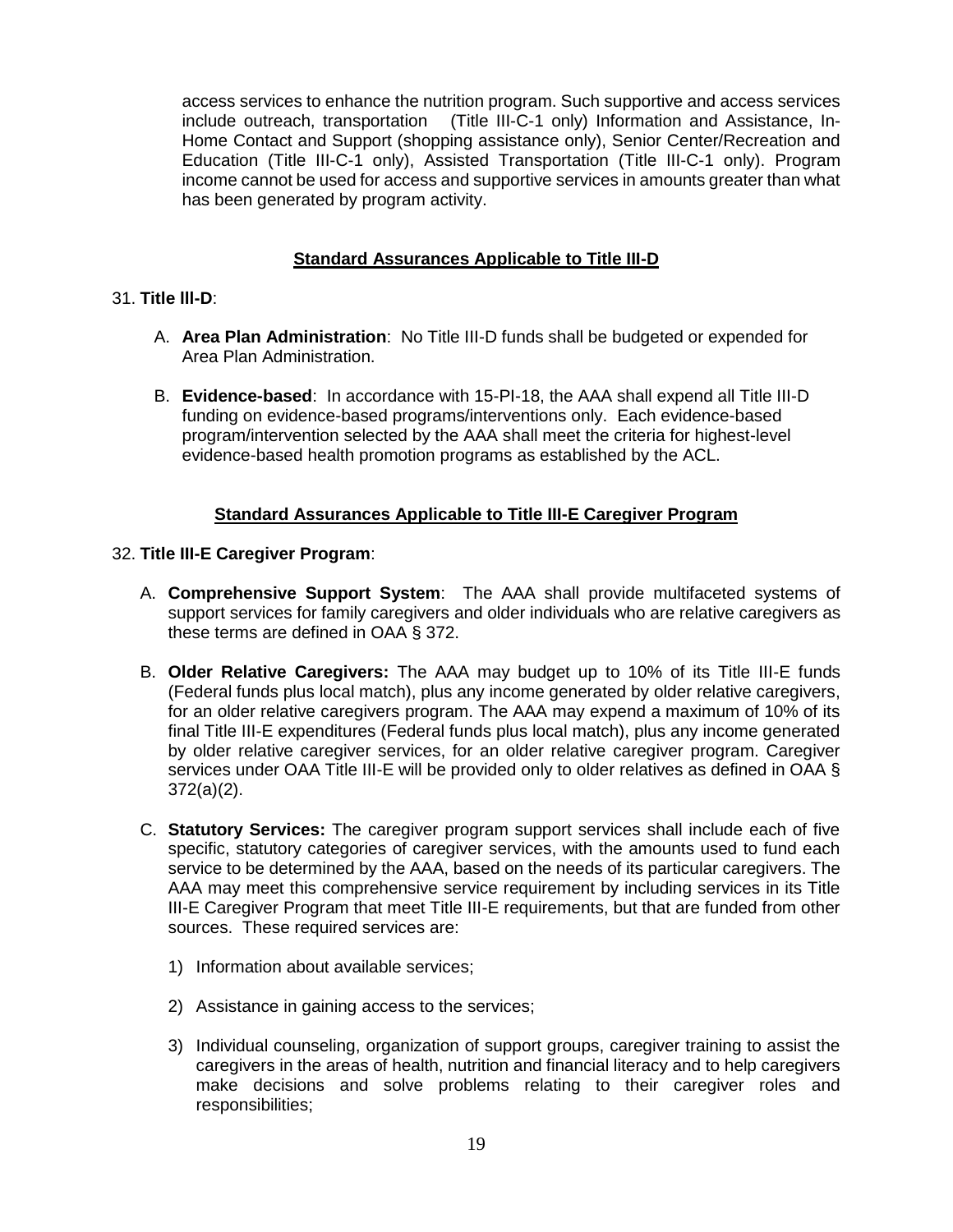- 4) Respite services to temporarily relieve caregivers by providing a short-term break from their caregiving responsibilities; and
- 5) Supplemental services to complement the caregiver's efforts to provide care.
- D. **Recipients of Respite and Supplemental Services**: The AAA agrees that respite and supplemental services shall only be provided to the caregivers of "frail" older adults as "frail" is defined in OAA § 102(22), that is, an older adult ( $60$  and older) who is functionally impaired because the person is unable to perform at least two activities of daily living without substantial human assistance, including verbal reminding, physical cueing or supervision; or, an older adult who has a cognitive or other mental impairment that requires substantial supervision because the person behaves in a manner that poses a serious health or safety hazard to the person or to another person; or to older relative caregivers 55 and older.
- E. **Supplemental Services**: The AAA may budget up to 20% of its Title III-E funds (Federal funds plus local match), plus any income generated by supplemental services for the provision of supplemental services. The AAA may expend a maximum of 20% of its final Title III-E expenditures (Federal funds plus local match), plus any income generated by supplemental services for the provision of supplemental services.
- F. **Use of Volunteers**: Each AAA shall make use of trained volunteers to expand the provision of the available services and, if possible, work in coordination with organizations that have experience in providing training, placement, and stipends for volunteers or participants (such as organizations carrying out federal service programs administered by the Corporation for National and Community Service), in community settings.
- 33. **Service Priority**: The AAA shall give priority to the following individuals:
	- A. **Older Caregivers with Special Needs**: Caregivers who are older adults with greatest social need, and older adults with greatest economic need, with particular attention to lowincome older adults;
	- B. **Older Caregivers Caring for Individuals with Special Needs**: Older adults providing care to individuals with severe disabilities, including children with severe disabilities, as defined in OAA § 102(48) which means a severe, chronic disability attributable to mental or physical impairment, or a combination of mental and physical impairments, that is likely to continue indefinitely and results in substantial functional limitation in 3 or more of the major life activities as specified in § 102(13) which includes self-care, receptive and expressive language, learning, mobility, self-direction, capacity for independent living**,**  economic self-sufficiency, cognitive functioning, and emotional adjustment**;**
	- C. **Caregivers of Cognitively Impaired Individuals**: Family caregivers who provide care for older adults with Alzheimer's disease and related disorders with neurological and organic brain dysfunction.
- 34. **Maintenance of Effort**: The AAA agrees to meet its applicable maintenance of effort requirement for Title III-E funds under this Plan as determined by NYSOFA and to not supplant the use of other funds available for Caregiver Program services, with the funding available under Title III-E.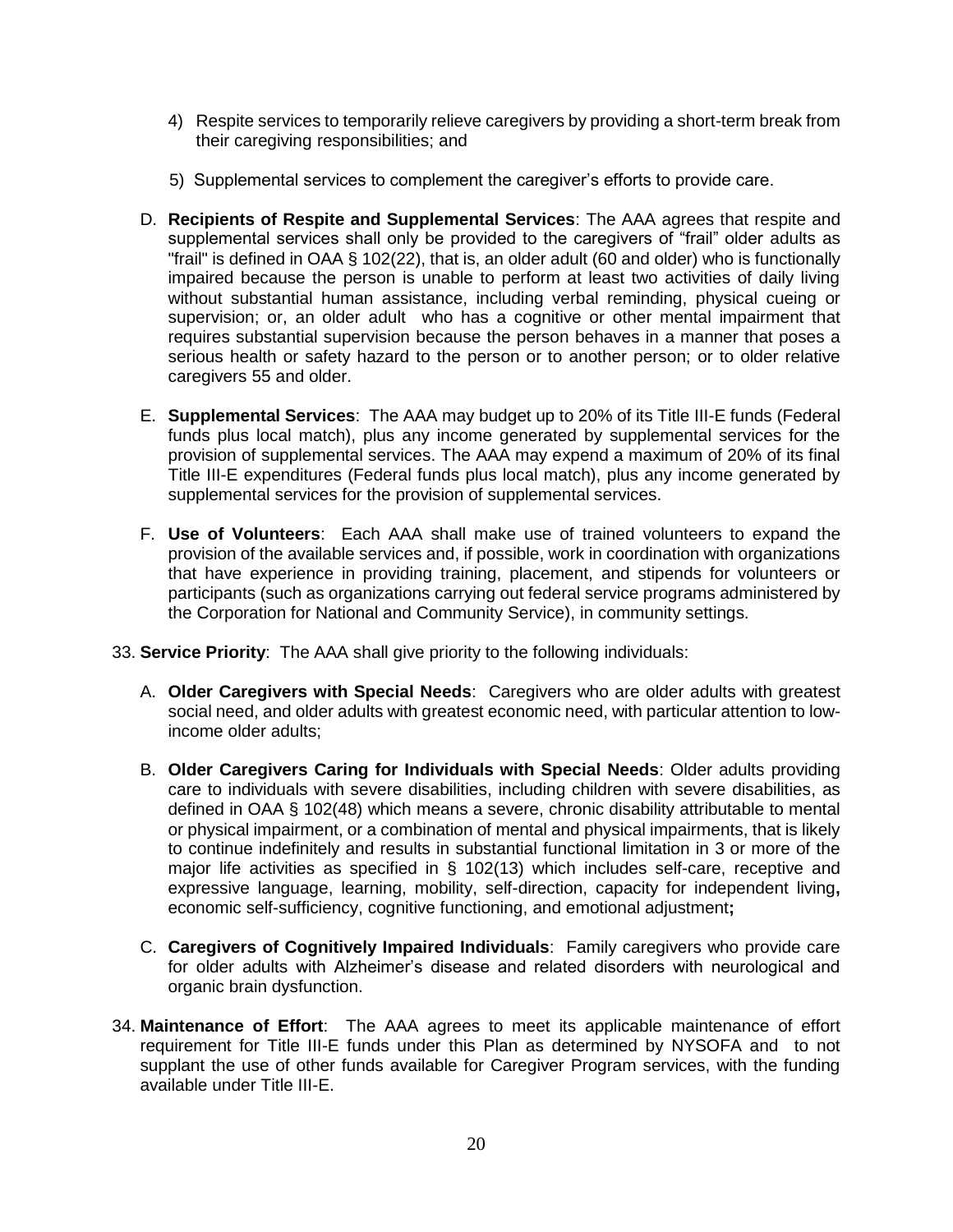## **Standard Assurances Applicable to Caregiver Resource Centers**

#### 35. **Caregiver Resource Centers**

- A. **CRC Services**: If the AAA has a Caregiver Resource Center (CRC) funded under NYS Elder Law § 206, AAA agrees to provide and enhance CRC services. CRC services are similar to the required services funded through the Title III-E Caregiver Program, except that CRC does not fund respite and supplemental services. The AAA's CRC services can supplement or be integrated, as appropriate, into the AAA's Caregiver Program, with the goal of using AAA expertise to achieve cost-effective, productive and creative "best practices" caregiver services that can serve as models for other AAAs.
- B. **Materials Developed Under CRC**: If the AAA has a Caregiver Resource Center (CRC) funded under NYS Elder Law § 206, AAA agrees that all materials developed by the AAA in connection with the CRC program shall be the property of NYSOFA. NYSOFA also reserves the right to copyright all such materials, the exclusive right to reproduce, publish or otherwise use, and to authorize others to use these materials.

## **Standard Assurance Applicable to WIN**

(For additional Assurances applicable to WIN, see also SA #30).

36. In applying for and receiving funding under WIN, the AAA understands and agrees that:

- A. **Separate Accounting**: The funds provided under WIN shall be accounted for and reported separately from those received under other sources, including Title III-C.
- B. **WIN Services**: The funds provided under WIN must be used to provide home delivered meals and/or services related to the provision of meals to eligible older adults whose nutritional needs have not or cannot be met under Title III-C or CSE. WIN funds may be used to provide congregate meals but only when the provision of the congregate meals will serve nutritionally at-risk older adults or result in an increased ability to provide home delivered meals.
- C. **Administration**: No more than 5% of WIN funds awarded shall be budgeted for AAA administration. No more than 5% of WIN funds expended shall be for AAA administration.
- D. **No Supplanting Title III-C Services**: No WIN funds shall be used to replace nutrition services provided or intended to be provided under Title III-C and CSE.

## **Standard Assurances Applicable to CSE and EISEP**

(For additional Assurances applicable to CSE, see SA #39. For additional Assurances applicable EISEP, see SA #40)

- 37. In applying for and receiving CSE and/or EISEP funding, the AAA understands and agrees that:
	- A. **Direct Provision of Services**: The AAA can provide EISEP and/or CSE case management services directly without requesting NYSOFA approval. However, it cannot provide other EISEP or CSE services directly unless it receives approval from NYSOFA.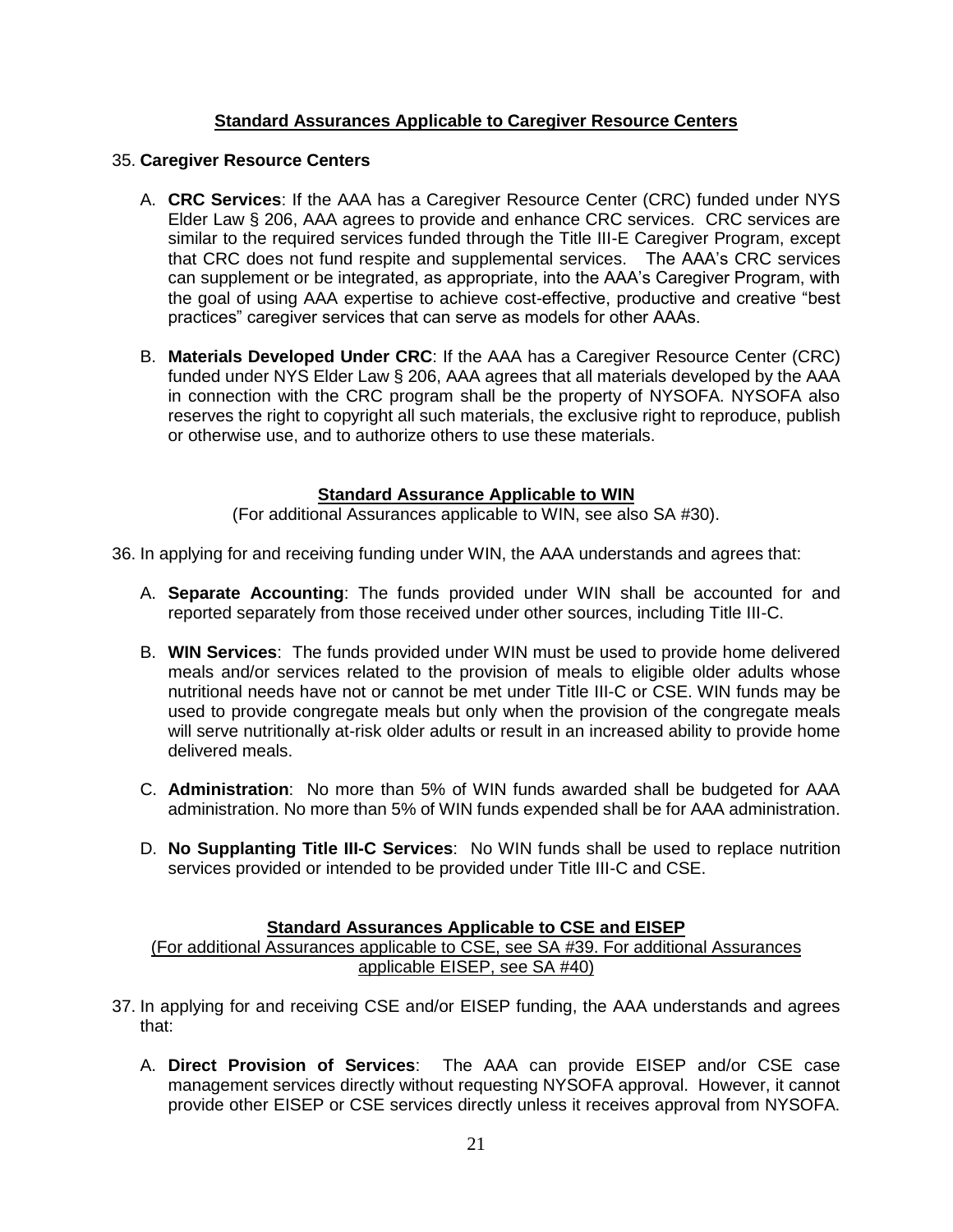NYSOFA approval is discretionary and shall only be given if the AAA can show that: the AAA provided this service directly prior to the approval of the AAA's first CSE Plan (this would usually be 1979); or if the AAA demonstrates that the direct provision of a service is necessary due to the absence of an existing suitable provider and so is necessary to assure an adequate supply of the service, or is necessary to ensure the quality of the service provided. (See 9 NYCRR § 6652.9(c)).

- B. **Consumer Directed In-Home Services**: The AAA may elect to implement consumer directed services under CSE and EISEP in accordance with NYSOFA regulations. Prior to implementation, the AAA must submit their plans in the prescribed format to NYSOFA for review and approval.
- C. **Maintenance of Effort**: The AAA must meet the following maintenance of effort requirements:
	- 1) **For CSE and EISEP**: Maintenance of "base year expenditures" made by the county or other funded service providers irrespective of the source of funds. "Base year expenditures" means the level of expenditures in the year prior to the first year for which a county plan for CSE was submitted or in the County's 1979 fiscal year, whichever is later.
	- 2) **For EISEP**: Maintenance of total community service project expenditures under the CSE for the period April 1, 1985, through March 31, 1986, unless this requirement is waived or reduced by NYSOFA.
- D. **Letters of Comment**: The AAA shall obtain letters of comment on the expected impact of (and agency relationships under) CSE projects and EISEP from the county agencies including those responsible for social services, health, and mental health and, in the case of New York City, the city governmental agencies responsible for social services, health, and mental health. If the AAA is the designated agency of an Indian Tribal Organization, the AAA shall obtain letters of comment from any equivalent local agencies responsible for social services, health, and mental health.
- E. **Contesting Eligibility and Cost Share Decisions**: AAA shall provide applicants or recipients of EISEP or EISEP-like services funded under EISEP/CSE the opportunity to contest adverse decisions as to eligibility, levels of required cost sharing and involuntary terminations of services.
- 38. **Matching Requirements**: The AAA agrees to provide minimum local matching funds for service expenditures under EISEP and CSE as set forth by applicable State law and requirements.

# **Standard Assurance Applicable to CSE**

# (For additional Assurances applicable to CSE, see SA #37 & SA #38)

39. In applying for and receiving CSE funding, the AAA understands and agrees that Community Services Projects developed by the AAA shall not exceed three years, except NYSOFA may approve continuation of a project beyond three years if periodic evaluation shows that the project effectively improved the delivery of services to older adults.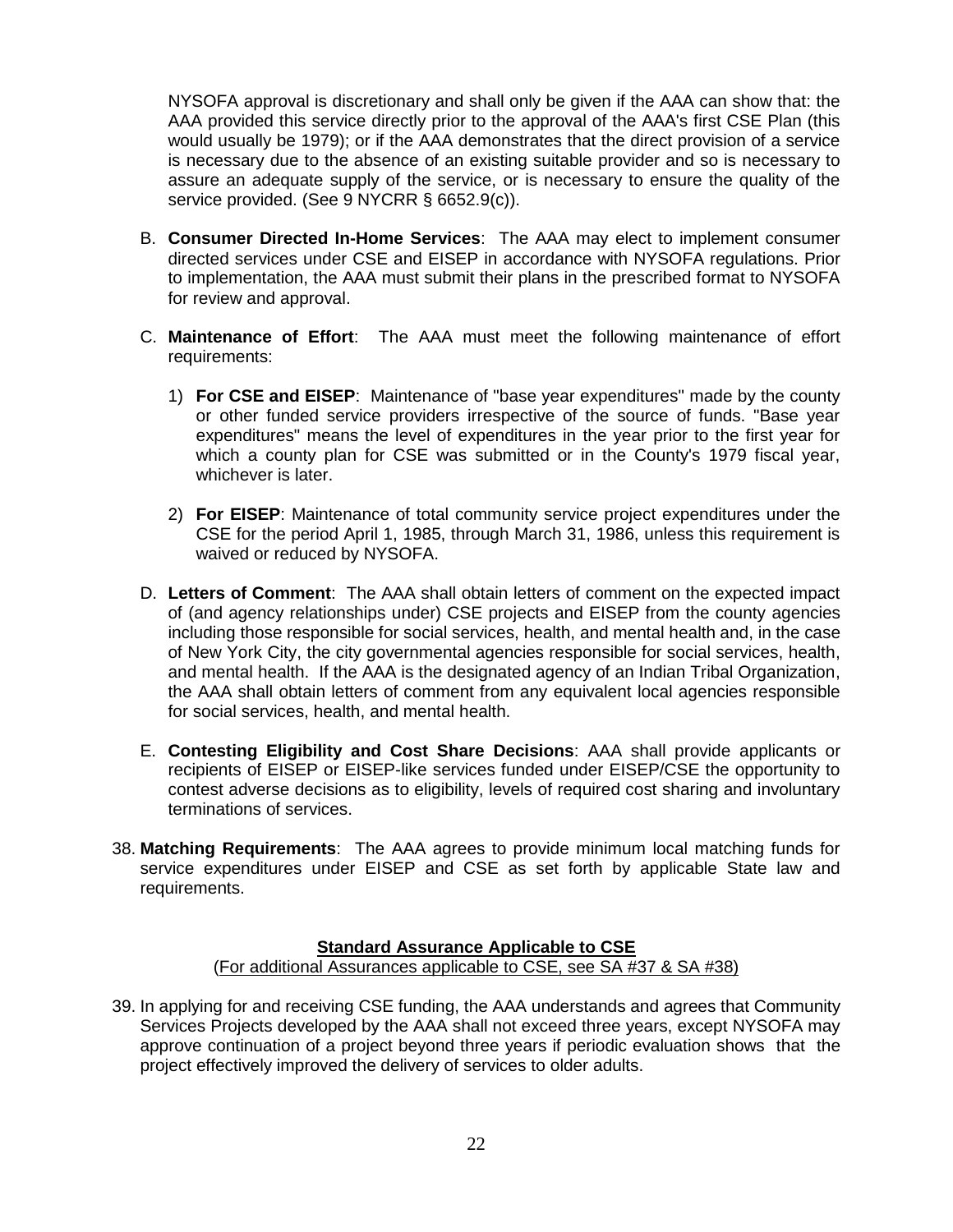#### **Standard Assurance Applicable to EISEP** (For additional Assurances applicable to EISEP, see SA #37 & SA #38)

40. In applying for and receiving EISEP funding, the AAA understands and agrees that:

- A. **Coordination with LDSS**: The AAA is required to coordinate with its local Social Services office to establish and maintain procedures which shall ensure that EISEP does not duplicate Medicaid and Title XX programs, and ensure that these procedures are set out in a Memorandum of Understanding with such local office. This memorandum must be submitted to and approved by NYSOFA.
- B. **33% In-Home** Services Requirement: At least 33% of the AAA's total expenditures of State EISEP services dollars and required local match for those dollars must be spent on in-home services (i.e., Personal Care Level I and Personal Care Level II).
- C. **33% Ancillary** Services Requirement: No more than 33% of the AAA's total expenditures of State EISEP services dollars and required local match for those dollars may be spent on ancillary services.
- D. **County Home Care Plans (CHCP)**: The first year EISEP County Home Care Plan, as amended by any subsequent plans and CHCP revisions, is incorporated by reference and made a part of this Plan, and the goals and procedures contained in it are reaffirmed.

## **Standard Assurance Applicable to CSI**

- 41. In applying for CSI funds, the AAA understands and agrees that:
	- A. **Congregate Services:** "Congregate services" shall mean services for older adults which are provided by a public or private non-profit agency in community settings at which older adults come together for services and activities that respond to their diverse needs and interests.
	- B. **Direct Provision of CSI Services**: The AAA may contract with public agencies, municipalities, not-for-profit agencies or such other entities that provide congregate services. The AAA may not directly provide a service under CSI unless granted a waiver by the Director of NYSOFA. Approval of direct service provision will only be given if the service was directly provided prior to approval of the 1994-95 Plan, or direct provision is necessary due to the absence of an existing suitable provider or to ensure the quality of the service provided.
	- C. **Multi-County Partnerships**: Two or more counties may join together for the purpose of implementing CSI through a written agreement between the cooperating AAAs.
	- D. **Matching Funds**: Under CSI the AAA will provide matching funds equal to 25% of its CSI costs. The allowable forms of match are the same as those permitted under CSE and EISEP. In-kind salaries and rent are allowable. State funds and local funds used to match other State or Federal funds are not allowable as match. The local match can be entirely new match or local funding formerly used to match the local Recreation Program for the Elderly.
	- E. **Administration**: The AAA shall budget no more than 5% of CSI funds (State Aid & Local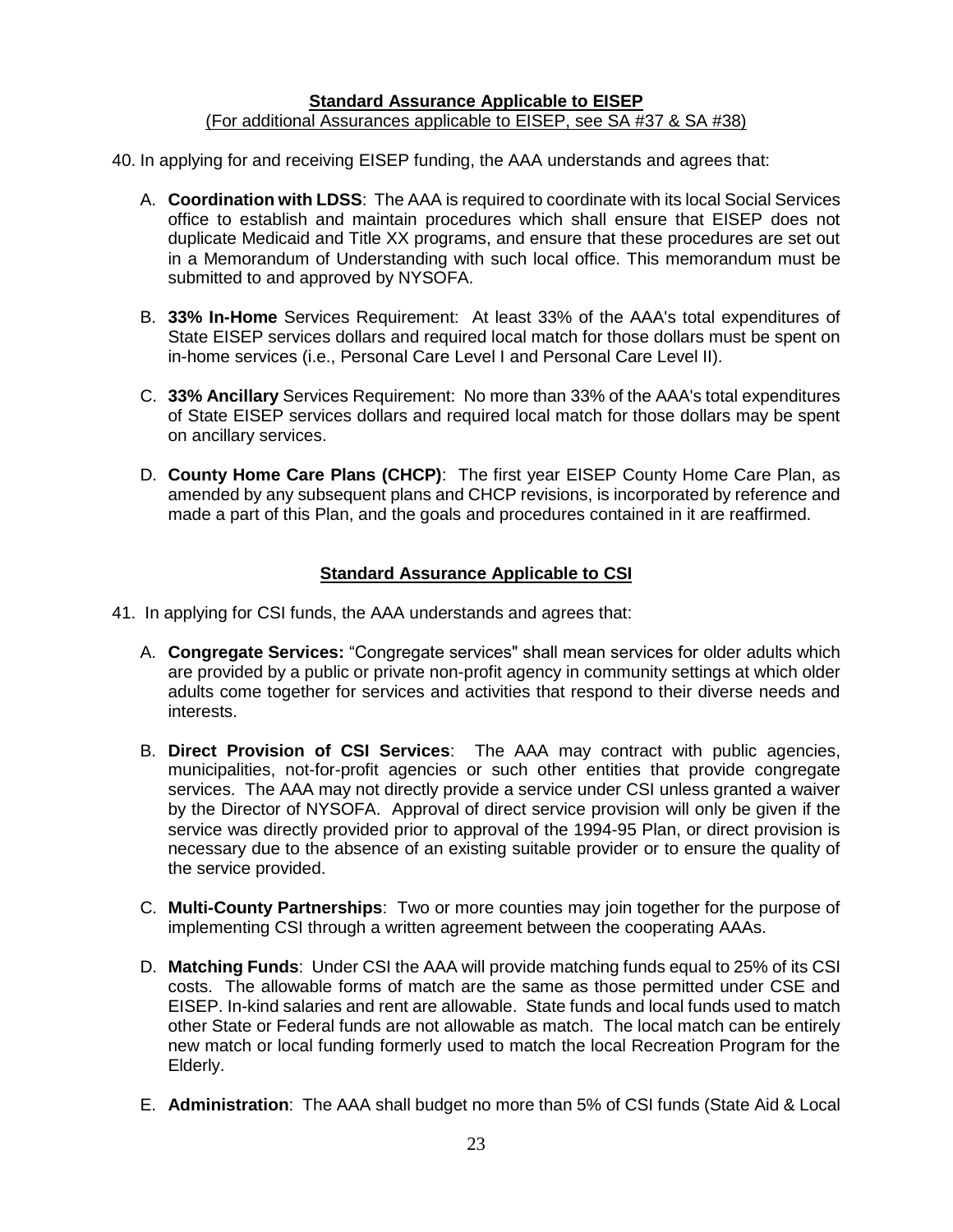Match) for AAA administration. The AAA agrees that it will expend no more than 5% of CSI funds for AAA administration.

F. **Meal Costs**: Meal costs are not allowable under the CSI program.

## **Standard Assurances Applicable to Emergency Preparedness Plans**

42. **Emergency Preparedness Plans**: The AAA agrees to coordinate activities and develop longrange emergency preparedness plans with local and State emergency response agencies, relief organizations, local and State governments, and other institutions that have responsibility for disaster relief service delivery within the PSA.

## **Standard Assurances Applicable to Mental Health Services**

43. **Mental Health Services**: The AAA agrees to follow any policies developed by NYSOFA concerning mental health issues or services as they may pertain to older adults. AAA will coordinate with NYSOFA and entities providing mental health services in the PSA to: increase public awareness of mental health disorders affecting older adults; remove barriers to the diagnosis and treatment of such disorders; and coordinate mental health services available to older adults (including mental health screenings) provided with area aging funds or other funds for mental health services available to older adults residing in the PSA.

## **Standard Assurances applicable to the Health Insurance Information, Counseling and Assistance Program (HIICAP)**

## 44. **Health Insurance Information, Counseling and Assistance Program (HIICAP)**:

- A. The AAA agrees that the Project Narrative and Budget included in the Plan may not be modified without the written consent of the NYSOFA.
- B. The AAA agrees that it will not assign or transfer the rights or responsibilities it has with regard to the HIICAP program without the prior written consent of NYSOFA. If the AAA contracts the direct performance of the HIICAP program, including the HIICAP Coordinator, it retains primary responsible for satisfying the responsibilities set forth in this Plan and the AAA will include the responsibilities in the agreement with such contractor.
- C. The AAA agrees to provide counseling to individual Medicare beneficiaries unable to access other channels of information or needing and preferring locally based individual counseling services.
- D. The AAA will make counseling resources and locations locally accessible to low-income, dual-eligible, and hard-to-reach beneficiaries and will equip its counselors to provide indepth, complex counseling and enrollment assistance on Medicare, Medicare Prescription Drug Coverage, Medicare Advantage Plans, EPIC enrollment and coordination with Medicare Prescription Drug Coverage.
- E. The AAA will provide counseling information about original Medicare plan information and options and the AAA's HIICAP assigned staff must have knowledge and develop referral contacts for assistance in the following areas: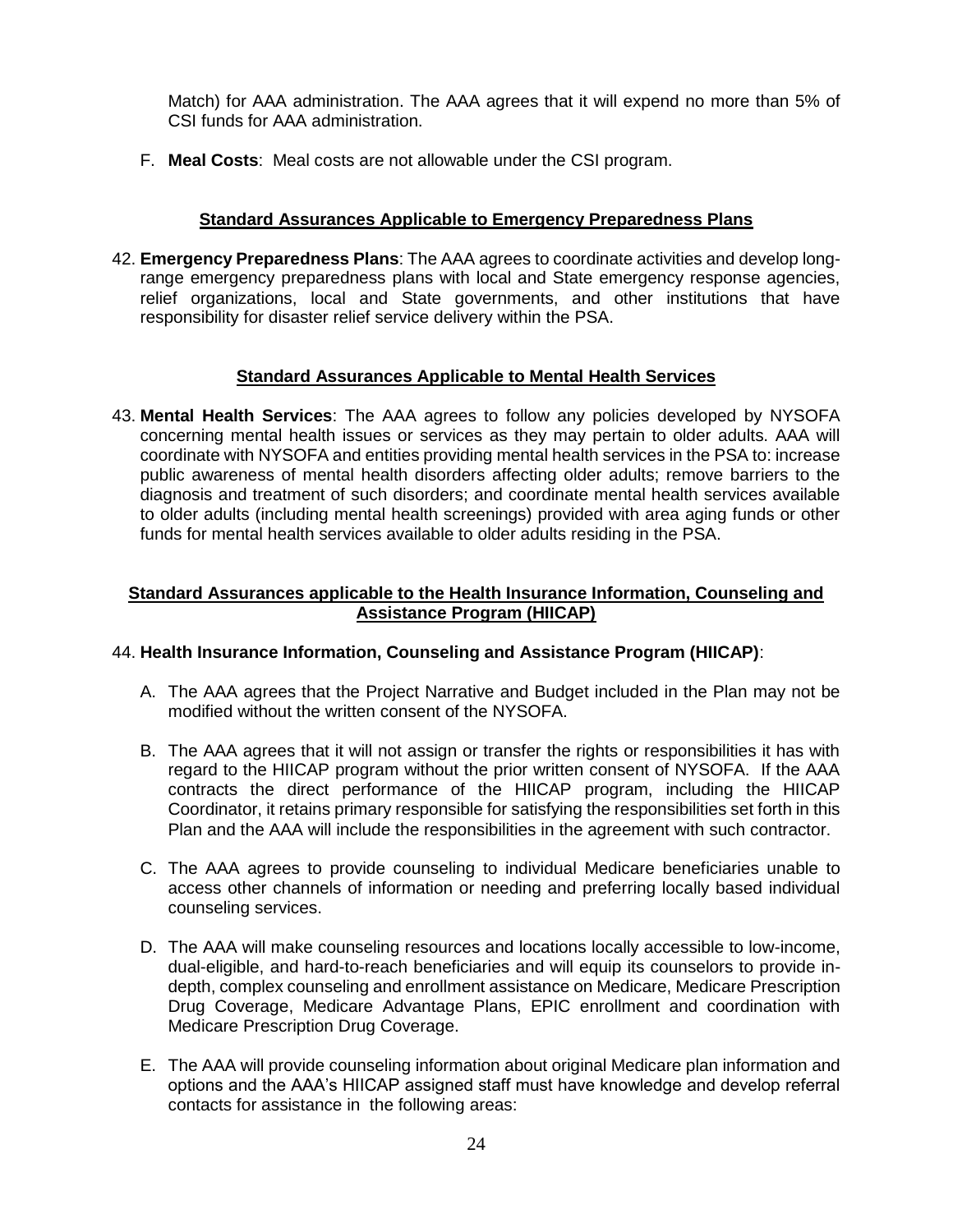- 1) Medicare eligibility, benefits, preventive services and claims filing;
- 2) Medicare Prescription Drug Benefit;
- 3) EPIC and how it works with the Medicare prescription drug plans;
- 4) Medicaid eligibility, benefits and spousal protections (Local Department for Social Services), Medicaid Managed Long Term Care (Independent Consumer Advocacy Network);
- 5) Medicare Supplement insurance policy coverage, comparison information and claims filing;
- 6) Long Term Care (LTC) insurance and planning (NYS Partnership for LTC); and
- 7) Other types of health insurance benefits (including employer, retiree, Medicare Savings Program benefits, "Extra Help", etc.).
- F. The AAA acknowledges that HIICAP is a volunteer-based program and will be operated as such. AAAs must increase and enhance the counselor work force and equip them to be proficient in the areas noted above. A list of all trained HIICAP volunteers and staff must be submitted to NYSOFA as part of the AAA's application.
- G. The AAA will not allow individuals who are currently licensed as health insurance agents/brokers, or have some other conflict of interest, to counsel, administer, or volunteer for HIICAP in any capacity even if the individual is willing to sign a disclaimer stating that he or she will provide unbiased insurance counseling information to beneficiaries. If the AAA believes there may be a conflict of interest, the AAA Director or HIICAP Coordinator will obtain direction from the NY SHIP Director as to whether the relationship, as described by the AAA, presents a conflict of interest.
- H. The AAA will ask program volunteers whether or not they are licensed to sell health insurance products and the status of their current license.
- I. The AAA agrees to designate a HIICAP Coordinator to be responsible for the AAA's performance under this Plan. The HIICAP Coordinator shall be the AAA's representative and contact person for all HIICAP related issues including program and reporting.
- J. The HIICAP Coordinator(s) designated by the AAA will oversee the training and quality of service provided by all volunteers and staff. The Coordinator(s) annually will certify that volunteers have satisfied the annual training requirements. Significant training and support will be necessary to prepare counselors to help beneficiaries understand and enroll in new choices and benefits created by the MMA (Medicare Modernization Act) and subsequent Federal Laws such as the Affordable Care Act of 2010. The Coordinator will oversee and manage the inventory of training and consumer education supplies.
- K. The AAA agrees that its designated HIICAP Coordinator(s) will attend at least one NYSOFA HIICAP training, use all NYSOFA-prescribed HIICAP training material, and encourage counselors to participate in NYSOFA sponsored monthly coordinator and other conference calls.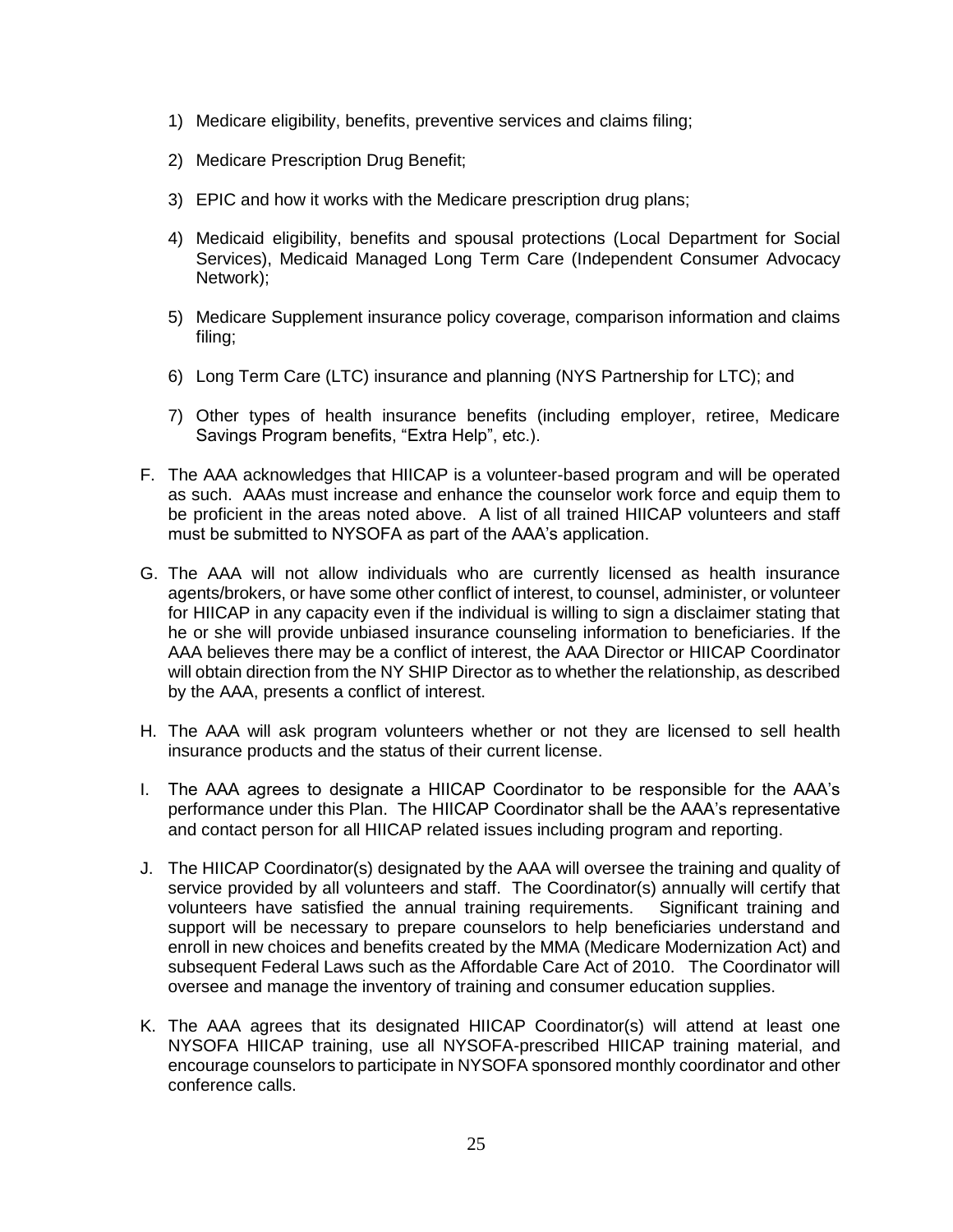- L. The AAA agrees that all HIICAP Coordinators and volunteers, who counsel Medicare beneficiaries, will participate in the HIICAP certification process, as often as is required by NYSOFA.
- M. The AAA shall make certain that all information and documentation pertaining to Medicare beneficiaries be kept confidential. Beneficiary information will be kept in an area that is secure. All confidential documents will be stored in locked file cabinets or rooms accessible only to those who have authority, or, for digital versions, in a password protected electronic file. Whenever the AAA has in its custody confidential Medicare beneficiary information that the AAA does not need to keep on file any longer to be able to assist such beneficiary, the AAA will dispose of that confidential information in a complete and secure manner (such as shredding) to avoid unauthorized disclosure(s) of the information.
- N. The AAA assumes responsibility for the accuracy and completeness of the information contained in all technical documents and reports submitted.
- O. The AAA agrees that it will submit monthly performance reports as specified by NYSOFA on all Beneficiary Contacts, Group Outreach, and Media Outreach Events via the STARS SHIP Tracking and Reporting System at [https://stars.entellitrak.com.](https://stars.entellitrak.com/)
- P. The AAA agrees to ensure the capacity to access Internet information via basic dial-up access at the minimum, with a high-speed connection preferred, including expanding and maintaining Internet capability at the local counseling levels. The AAA will have the capacity to send and receive a high volume of information (including training materials and Power Point presentations) through electronic mail (email) and through the Internet. The AAA assures that HIICAP counselors will have access to Internet-based information, training materials, counseling and enrollment tools.
- Q. The AAA agrees to ensure adequate capacity to receive and properly answer and address all calls received through the NYS HIICAP Hotline (1-800-701-0501) as calls are automatically transmitted to the local AAA/HIICAP.
- R. Upon approval of this application and issuance of a Notification of Grant Award, the AAA is eligible to request an advance of up to twenty-five percent (25%) of its award. The AAA shall submit appropriate Claim for Payment in such form as required by NYSOFA. The final Claim for Payment will be submitted to NYSOFA within sixty (60) days after the ending date of the grant period.
- S. The AAA will include the following express acknowledgement on all new publications funded solely or in part by HIICAP:

"This publication has been created or produced by [county] with financial assistance, in whole or in part through a grant from the New York State Office for the Aging and the Administration for Community Living."

- T. NYSOFA has approved the following disclaimers that the AAA must use when disseminating HIICAP materials and/or advertising:
	- 1) "The information provided by the Health Insurance Information, Counseling and Assistance Program is intended for the sole purpose of educating consumers in regard to the choices available for their health insurance needs. Particular emphasis